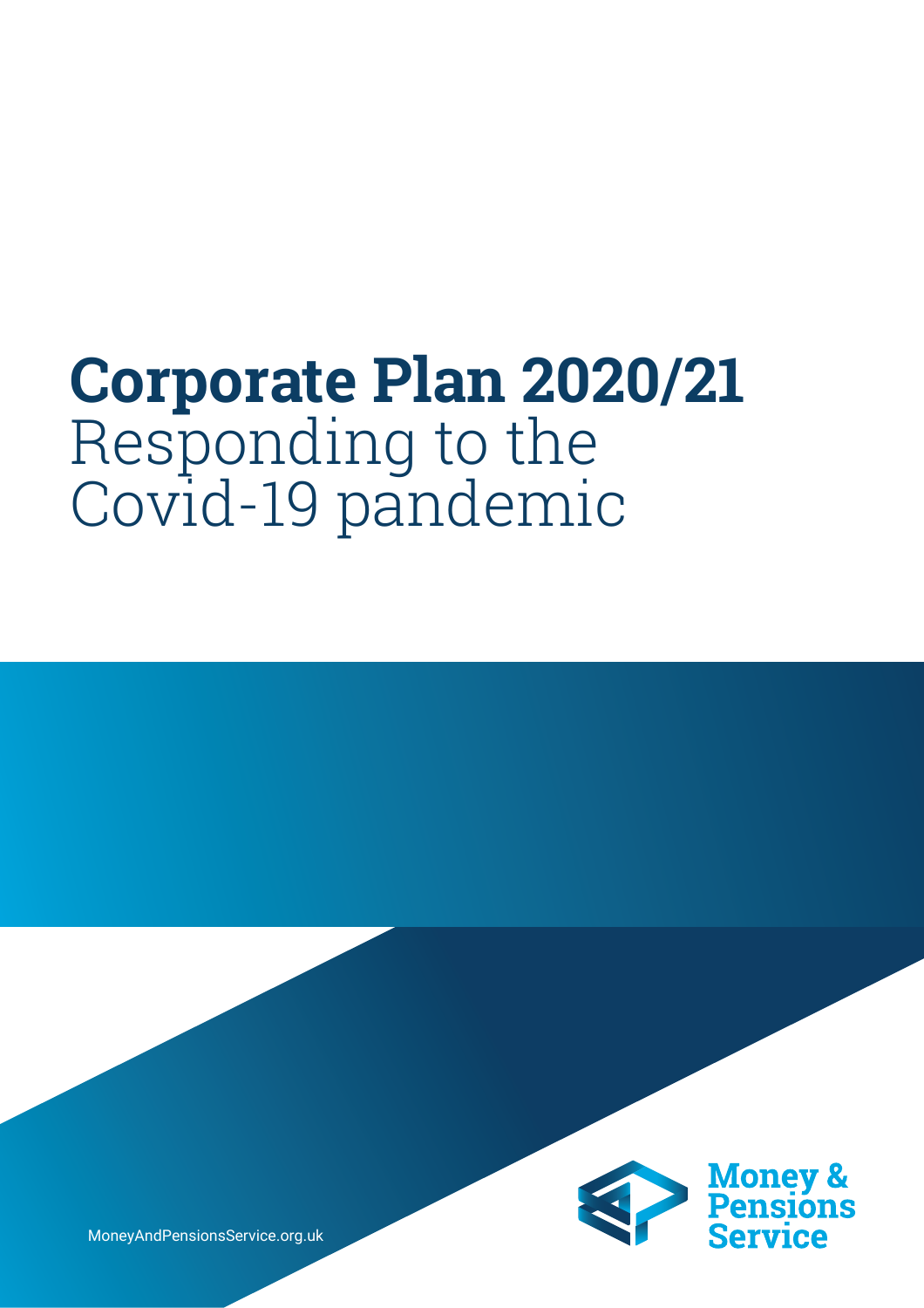# **Corporate Plan 2020/21 Responding to the Covid-19 pandemic**

**The Coronavirus (Covid-19) pandemic is profoundly impacting the lives of people right across the UK. It is not only affecting physical health – it has also created a financial wellbeing crisis that will continue to worsen for millions of people. The Money and Pensions Service (MaPS) is playing a critical role in helping these people to deal with the crisis now whilst also driving forward the vitally important UK Strategy for Financial Wellbeing, laying the foundations for truly transformational change in the future.**

# **The impact of Covid-19**

The external environment continues to change at a rapid rate and we expect this to carry on for some time. We have already made some changes to our planned work for this year and are assessing our options for a range of other activities. Throughout the coming months, we will continue to monitor the situation and be responsive to the needs of customers and the evolving challenges faced by our partners and our colleagues.

Our Corporate Plan for 2020/21 was due to be published, and come into effect from 1 April, just after the UK went into lockdown. We took the decision to postpone publication, allowing us an opportunity to consider how Covid-19 may impact our customers, colleagues and partners, as well as our strategic priorities and planned work for the year.

In the meantime, we have responded to the immediate needs of our customers through our money and pensions guidance helplines and websites, and supported the debt advice sector and our Pension Wise delivery partners to replace face-to-face appointments with online and telephone-only services.

Additionally, we have expanded the scope of our critically important work to take forward the **UK Strategy for Financial Wellbeing**. Working with more than 140 key partners, we are now focusing initially on developing a coordinated response to the Covid-19 crisis, before developing longer-term plans to achieve the 10-year UK Strategy goals.

Within this document, we include our full Corporate Plan for 20/21 (as originally finalised in March<sup>1</sup>) accompanied by this supplementary update on our response to Covid-19 up to the end of May. In addition to the budget envelope and levies set out within the Plan, we have agreed an additional one-off funding package with HM Treasury and DWP to respond to the predicted increase in need for debt advice and money guidance over the course of the year (more detail later in this cover note).

We will continue to flex and adapt some of our priorities and activities for the year to ensure that we carry on meeting the needs of customers during these rapidly changing times.

#### **The impact of Covid-19 on people across the UK**

Millions of people are concerned about the impact of the pandemic on their finances. After just under a month of lockdown, nearly a third of adults reported that they had needed to dip into savings to cover living costs<sup>2</sup>. Half of all households in the UK believe they will struggle to meet their financial commitments over the three months from April, and some 7.7 million anticipate a fall in income (28% of households)<sup>3</sup>.

However, not everyone's finances are being negatively impacted. While many are having to use their savings or credit to get by, on average UK households' saving rate is actually rising as the opportunities to spend have reduced<sup>4</sup>.

<sup>1</sup> Due to the rapidly changing environment, we have not at this stage made any changes to the Corporate Plan document. It therefore sets out what our intentions were for 2020/21 prior to the pandemic, and should be read in conjunction with this supplementary update on our Covid-19 response.

<sup>2</sup> ONS, **Coronavirus and the social impacts on Great Britain: 16 April 2020**, 7 May 2020

<sup>3</sup> Standard Life Foundation and YouGov, **Financial Wellbeing Tracker**, 30th April 2020

<sup>4</sup> CEBR, **£23 billion in excess savings set to accumulate in Q2 as consumer spending declines**, 24 April 2020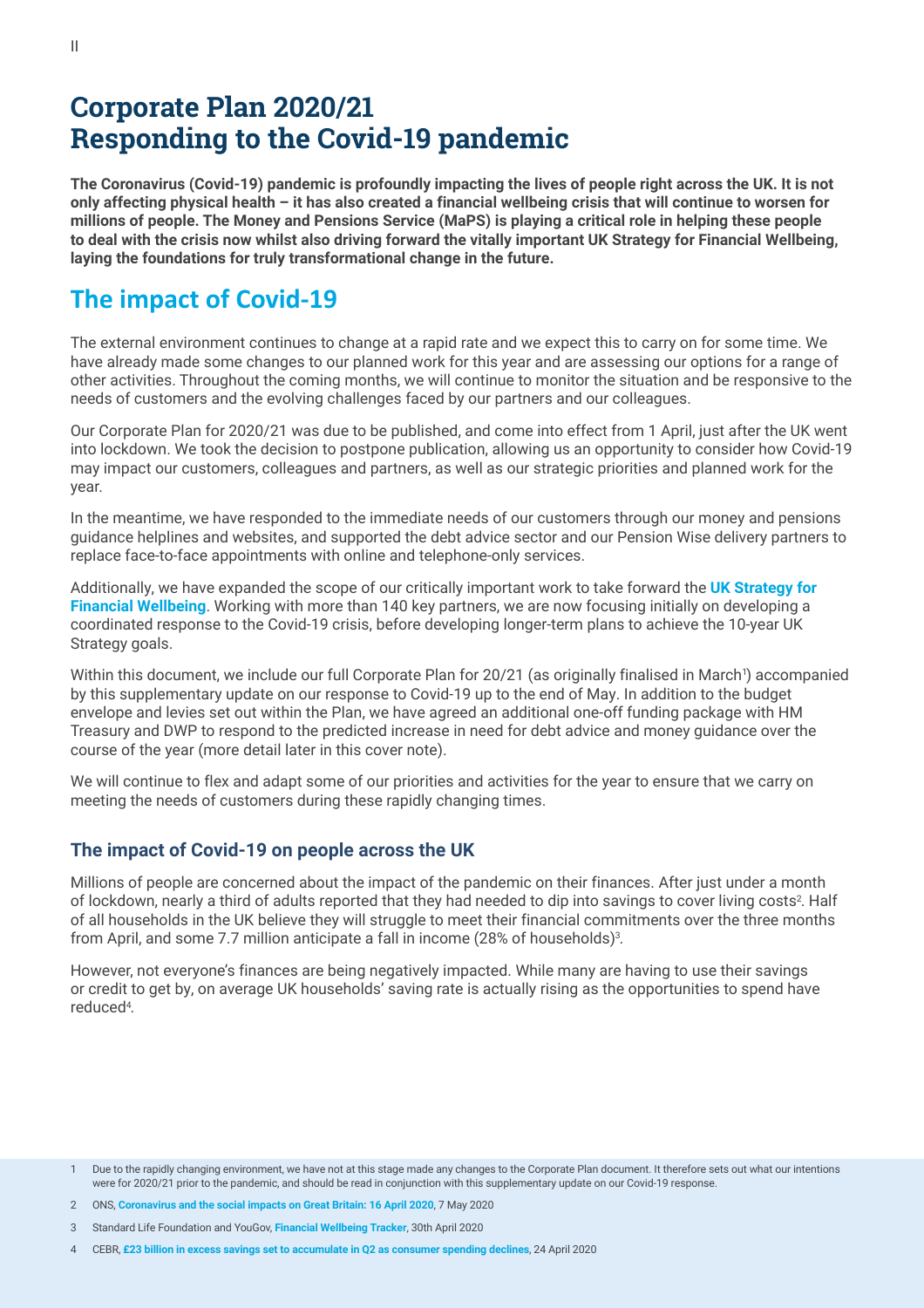Certain groups of people are particularly at risk of seeing their financial wellbeing decline:

- Low income workers are seven times more likely as high earners to work in shut-down sectors<sup>5</sup>, and these workers are 25% more likely than average to have no savings6.
- Younger people aged under 25 are two and half times more likely than workers over 25 to work in shut-down sectors<sup>5</sup>, and are two to three times more likely to have used a credit card or a loan than the average<sup>7</sup>.
- **Women** in employment are around a third more likely than men to work in a shut-down sector<sup>5</sup>.
- **UK ethnic minorities** are more likely to be impacted, e.g. black African and black Caribbean men are both 50% more likely than white British men to work in shut-down sectors, and Pakistani men are over 70% more likely to be self-employed than white British<sup>8</sup>.
- **Parents with dependent children** are twice as likely as those without children to feel they will struggle to make ends meet in the current situation<sup>9</sup>.
- **Renters** (private and social) make up 64% of the 3.1 million in serious financial difficulty<sup>3</sup>, yet make up 36% of households in England<sup>10</sup>.
- **Self-employed, temporary and variable hours workers** are more likely (66-75%) than permanent, salaried employees (26%) to work and earn less<sup>11</sup>.

People who have been financially impacted by Covid-19 are also more likely to be struggling with their mental health and wellbeing. Those with a reduction in household finances reporting 16% higher anxiety on average<sup>12</sup>, and a fifth of unemployed people reporting having suicidal thoughts and feelings with the last two weeks (more than double the rate among UK adults generally)13.

The Covid-19 pandemic and financial wellbeing crisis have highlighted the lack of financial resilience and financial 'safety nets' for millions of people across the UK, particularly for those groups most at risk as highlighted above. This reinforces the critical importance of our ongoing work to drive forward the UK Strategy, and continuing to grow and strengthen vital services – both of MaPS and others – to provide help and support to the people who most need it, when they need it.

#### **Demand for our services**

Through our services, we are helping large numbers of people deal with the wide-ranging financial impacts of Covid-19. We are helping customers who are unable to work to understand what the impact is to their finances, and what support they're entitled to. We are helping those approaching retirement and anxious about the value of their pension to navigate their options. And we are helping to ensure that those who need debt advice can still access the help and support they need.

#### **Money guidance**

For many, the financial shock has been immediate and significant. When lockdown took effect in March, visits to our money guidance web pages were at 1.2 million per week (up 20%) and our contact centre provided support to almost twice as many customers as we had forecast for the month.

- 5 Institute for Fiscal Studies, **Briefing note: sector shutdowns which workers are most exposed?**, 6 April 2020
- 6 Resolution Foundation, **Briefing Note: Doing what it takes Protecting firms and families from the economic impact of coronavirus**, 19 March 2020
- 7 Ipsos MORI, **Coronavirus omnibus polling data**, 7 April 2020
- 8 Institute for Fiscal Studies, **Are some ethnic groups more vulnerable to COVID-19 than others?**, 1 May 2020
- 9 Fawcett Society, **Press release: Parents are struggling to cope financially & women key workers are more anxious**, 7 May 2020
- 10 MHCLG, **English Housing Survey Headline Report, 2018-19**, 23rd January 2020.
- 11 University of Oxford; University of Cambridge; University of Zurich, **Research paper: Inequality in the Impact of the Coronavirus Shock: New Survey Evidence for the UK**, 1st April 2020
- 12 ONS, **Personal and Economic Wellbeing in Great Britain, May 2020**, 4 May 2020
- 13 Mental Health Foundation, **More than a third of UK adults in full-time work are worried about losing their jobs.** (Findings from the Mental Health Foundation Coronavirus Study), 6 May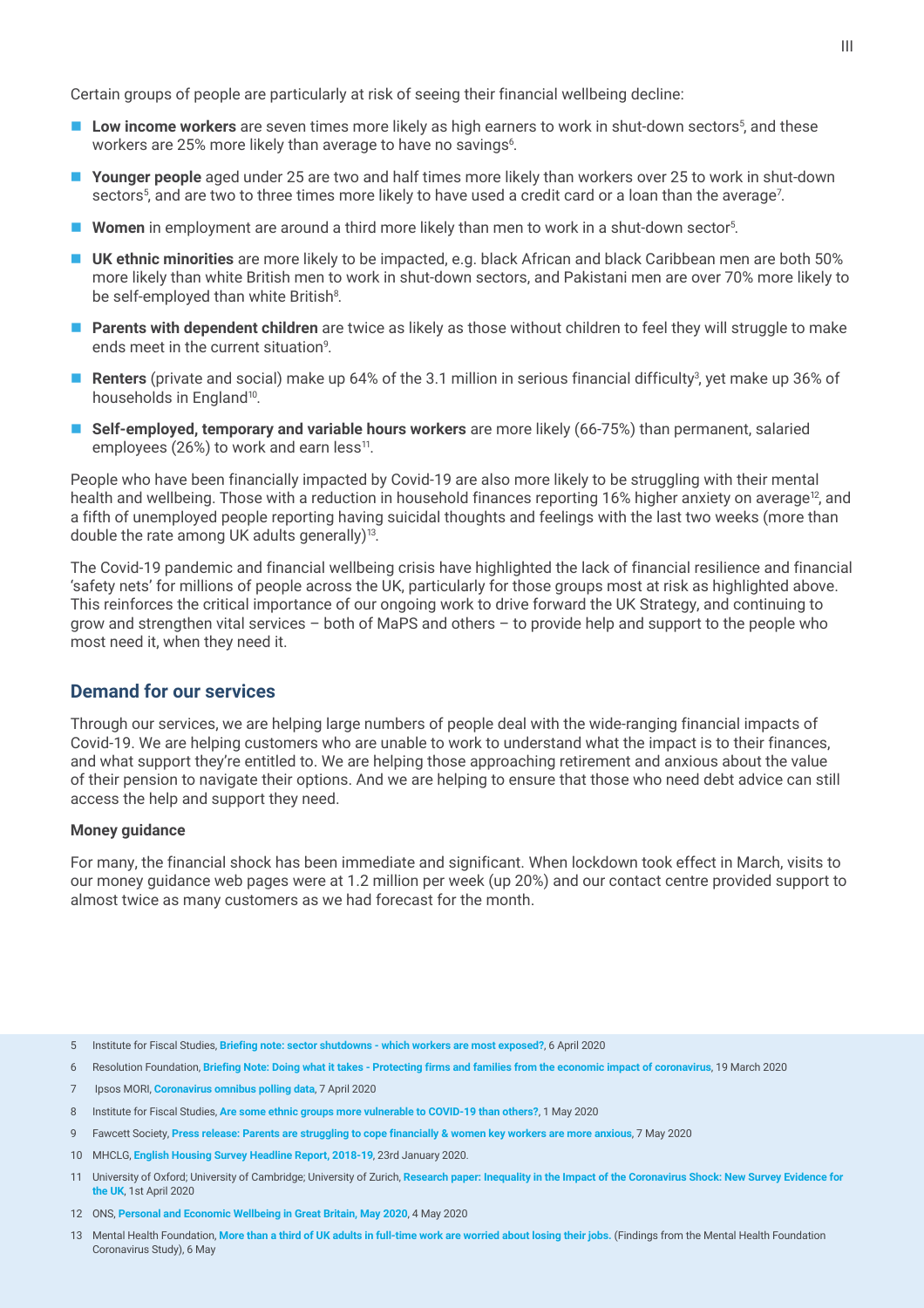#### **Pensions guidance**

Whilst we have seen a small initial drop in overall demand for pensions guidance, we have received an increased number of calls on certain matters, including from customers concerned about the impact of market volatility on their pensions savings, customers unsure whether they should push back their planned retirement, and customers dealing with the impact of bereavement or ill health, as well as a range of other challenges resulting from the pandemic. We expect overall demand to return to at least normal levels in the near-term, with the potential for some spikes later in the year due to the economic challenges – for example, scheme closures as a result of business failures.

#### **Debt advice**

For debt advice, we anticipate that there will be a large increase in those needing support, especially over the next few months, as people exit from the payment holidays and government interventions currently in place, and as a result of broader macro-economic impacts. We forecast a rise in the need for debt advice of up to 22% this financial year alone, with the number continuing to increase by over 60% and peaking around the end of 2021<sup>1415</sup>.

To reflect this, we have worked with HM Treasury and DWP to secure an additional £34.8 million support package for 2020/21, to be managed by MaPS to maintain and increase frontline delivery. In addition to this funding, MaPS has re-prioritised its existing budget to direct a further £3 million. This will be used to deliver debt advice to an estimated one million more people in England, money guidance to 2 million more people and to help those charities who may have seen a fall in their income streams.

An additional £5.9 million is also being allocated to Scotland, Wales and Northern Ireland in line with the devolution of debt advice funding. We intend to work closely with the Devolved Administrations to support a coordinated response.

For the millions of people whose financial wellbeing has been hit, and the many others for whom the impact is still to come, we are here to help – right now as part of the ongoing crisis; over the subsequent months and into next year as we work with partners to rebuild the UK's financial wellbeing; and also in the longer-term as we lead the delivery of the ten-year UK Strategy.

# **Our immediate response**

As an immediate response, we established an internal Covid-19 taskforce to ensure a robust, coordinated response to the challenges facing our customers, partners and stakeholders.

#### **Adapting our services to better support customers in crisis**

To help customers navigate the rapidly evolving impacts of Covid-19 on their money and pensions, we:

- developed a new **online Coronavirus hub** (**Coronavirus what it means for you and what you're entitled to**) with the latest information across a range of subjects, including employment and self-employment rights and benefits, payment holidays, car finance, housing, pensions, scams and more – viewed more than 1 million times
- **E** set up a new Facebook group (Coronavirus and your money) moderated by guidance specialists, with over 10,000 active participants
- **Introduced a Covid-19 option on our money quidance helpline** and digital channels to help manage demand and ensure customers could get the help they need as seamlessly as possible
- **trained and re-focused pensions guidance specialists** to provide holistic support for customers with queries about their money, helping manage the fluctuating demand across our services and ensure operational resilience as customer needs continue to evolve
- $\blacksquare$  **re-deployed various colleagues to support frontline activities**, such as to develop new guidance and training in response to government policy changes, and to analyse changing consumer needs to predict future demand spikes

<sup>14</sup> Debt advice need modelled using macro-economic variable trends (unemployment, personal insolvencies) based on period 2007-2011, along with MaPS insight into historic debt advice need. Forecast completed early April 2020, with assumptions based on the policy landscape at that time.

<sup>15</sup> Our need modelling data for debt advice is based on individuals, as we think this is the best proxy for demand for advisors. We do recognise however that, in some cases, it can be useful to also understand finances at a household level. This raises a number of methodological challenges and we are currently exploring the options.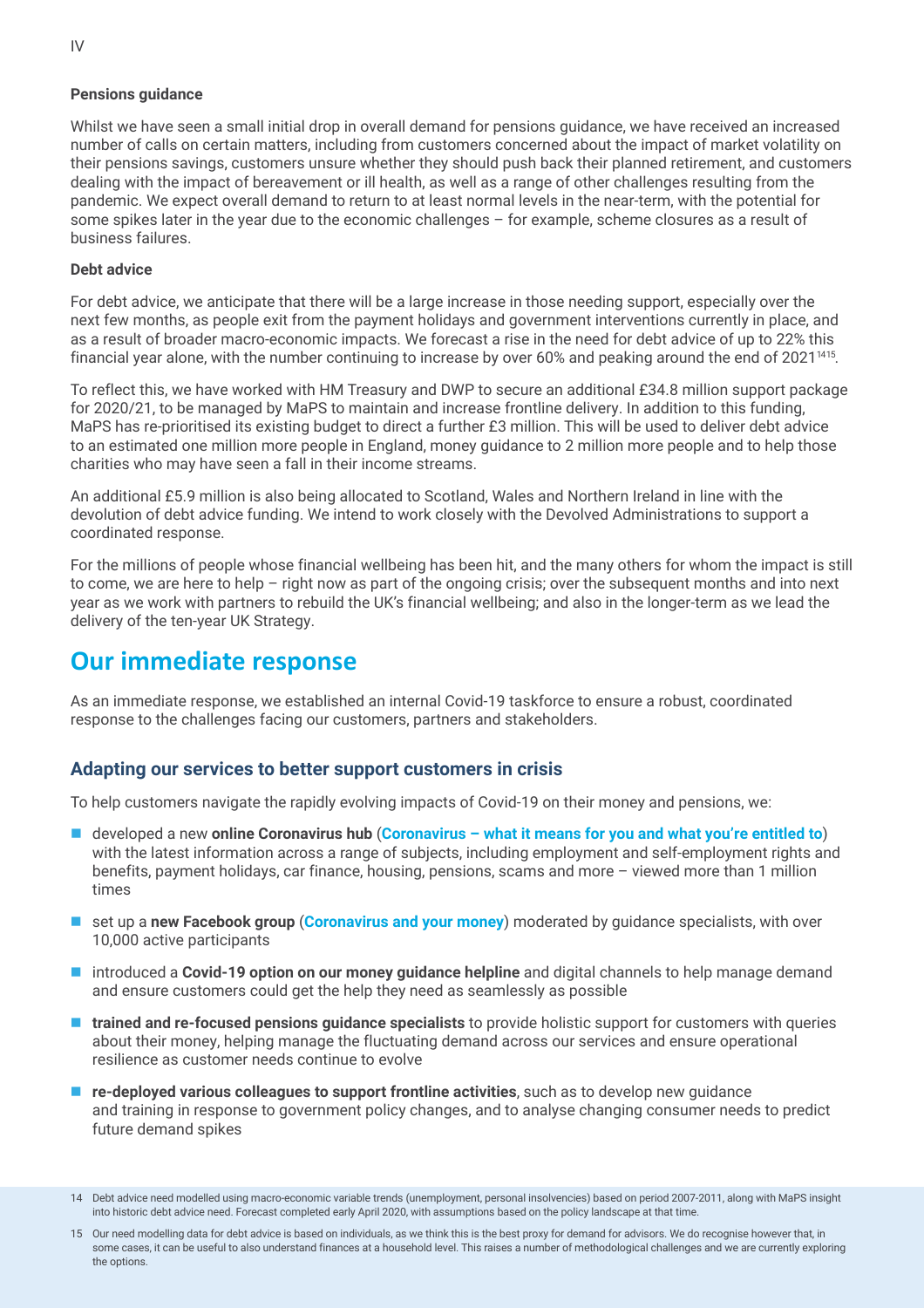- **coordinated with a wide range of partners**, including government departments, devolved administrations, regulatory bodies, delivery partners, employers and other organisations to help as many people as possible access the help and support they need
- **E** are developing a **Money Navigator Tool**, to help people find all the guidance they need if their finances have been impacted by the Coronavirus pandemic.

#### **Protecting consumers from scams**

In the current context of volatile pensions and investment savings and increased uncertainty over secure employment, consumers are at a greater level of risk from financial scams and fraud as scammers seek to prey on the widespread anxiety and challenges people are facing with their money and pensions.

We have worked closely with the Financial Conduct Authority (FCA), The Pensions Regulator (TPR) and the Pension Protection Fund (PPF) on messaging around this increased risk to consumers, and have re-issued guidance to pension trustees and employers about the support available to them and their employees. We continue to coordinate regularly to monitor emerging risks.

We have also refined our support to victims of pension scams and investment fraud, re-designing the offer to acknowledge the increasing complexity of the financial transactions involved in these cases.

#### **Supporting our colleagues**

Looking after our colleagues is a top priority for us – in normal times, and especially now. We are committed to living our values of caring, connecting and transforming in everything we do, and this starts with how we support one another at MaPS.

In line with guidance, we have encouraged colleagues to take special leave as needed to help them manage the additional challenges and pressures resulting from Covid-19.

Our IT support teams have ensured that colleagues are well set up to work from home, allowing us to keep connected with each other, with our customers and with our partners.

Throughout this period, we will keep listening to the experiences of our colleagues and continue to adapt the way we operate. We will work together to care for the wellbeing of our colleagues, and to keep transforming the lives of the millions of people we are here to serve.

#### **Enabling delivery partners and stakeholders across the UK**

Providers of face-to-face delivery have faced the challenge of maintaining services to those in need, whilst at the same time protecting the health and wellbeing of their people by moving to remote working where possible. To support this rapid transition, we have enabled hundreds of debt advisers across England<sup>16</sup> and our Pension Wise delivery partners across the UK to continue to provide these critical services.

We also convened a taskforce to coordinate and increase the availability of debt advice in light of the outbreak, both immediately and in the longer-term. The includes representatives from Citizens Advice, StepChange, the Money Advice Trust, UK Finance and the FCA.

As well as carrying out immediate work to enable more debt advisers to work remotely and ensure the current supply of debt advice is maintained, the taskforce has also focused on forecasting the potential growth in demand.

#### **Adapting key work with partners**

To meet the goals set out in the UK Strategy for Financial Wellbeing, between January and March of this year we brought together more than 140 committed specialists, organised into 11 cross-sector Challenge groups, to help set milestones for the ten-year journey towards better financial wellbeing. The plan was to work for a six-month period to address the key strategic financial priorities for the UK, come up with some bold proposals and help create plans to see them put into action.

<sup>16</sup> As set out in the Financial Guidance and Claims Act 2018, MaPS provides free and impartial information and advice on debt to members of the public in England only, and works closely with the devolved authorities regarding provision in Scotland, Wales and Northern Ireland,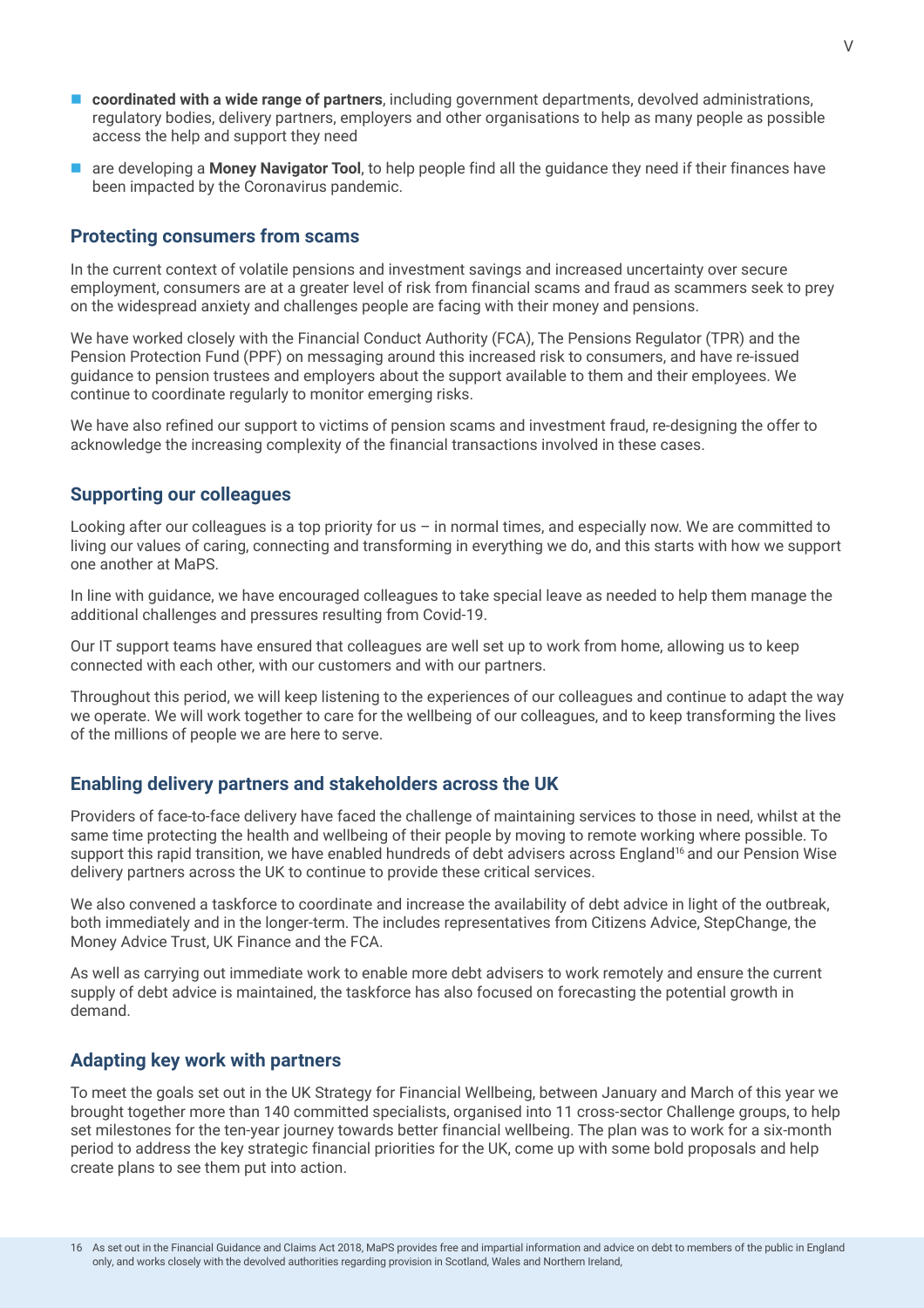In response to the pandemic, we have re-scoped and re-phased this work, leveraging the collective experience and expertise of the groups to now focus initially on the challenges – and also the opportunities – presented by the crisis. The groups will make their recommendations this Summer about how to rebuild people's financial wellbeing in the wake of Covid-19.

The timeline for Challenge Groups to deliver their full recommendations on how we can collectively achieve the UK Strategy national goals has extended by 6 months from June to December 2020. The delivery plans for the four nations will now be published in the Spring of 2021.

We have also adapted a number of other pieces of work with partners that have been impacted by the situation. This has been the case particularly for our test and learn activities. For example, the majority of our financial education pathfinder pilots have been forced to delay until a later date once schools have fully re-opened.

Whilst the current environment presents significant practical challenges, we remain fully committed to supporting learning, innovation and building evidence of what works to improve the financial wellbeing of people across the UK.

#### **Coordinating with government, the devolved administrations and public sector partners**

In addition to our ongoing coordination with the FCA, TPR, PPF and other bodies – as highlighted earlier – we have remained in regular contact with the DWP, HM Treasury and the devolved administrations for Scotland, Wales and Northern Ireland.

We will continue to ensure we are coordinating with them as we further develop and deliver our response, while sharing our valuable consumer insight.

# **Adapting our strategic priorities for 2020/21**

#### **Our strategic priorities and objectives**

Within our Corporate Plan for 2020/21, we have set out three overarching priorities:

- **1. Create a movement** of many different organisations working together towards the same ambitious goals
- **2. Deliver for customers**, building on the foundations of our legacy organisations and focusing on the national goals, and
- **3. Build strong foundations** to create a great organisation for the future driven by our values of caring, connecting and transforming.

Whilst these continue to reflect our overall focus for the year, we are adapting how we will go about achieving them. Our revised 2020/21 strategic objectives that we will be placing greatest focus on in the current context are set out below.

To **create a movement**, we will:

- convene key partners and stakeholders (incl. taskforces and UK Strategy Challenge Groups) to lead a coordinated response to support customers impacted by Covid-19, both during and after the crisis;
- **provide input into key policy-making discussions and thinking, in response to Covid-19, to support the UK** Strategy agendas and cross-cutting themes; and
- **COORDINATE:** coordinate and lead the UK Strategy Challenge Groups to develop recommendations for achieving the national goals, and use these to develop four nation-specific delivery plans.

To **deliver for customers**, we will:

- $\blacksquare$  lead the response in delivering guidance and debt advice to customers in or at risk of financial difficulties, including those impacted by Covid-19;
- **E** lead sector-wide initiatives to build and support delivery capacity, quality and efficiency, including through our PACE programme, the sector-wide review of debt advice funding and by supporting money guidance practitioners;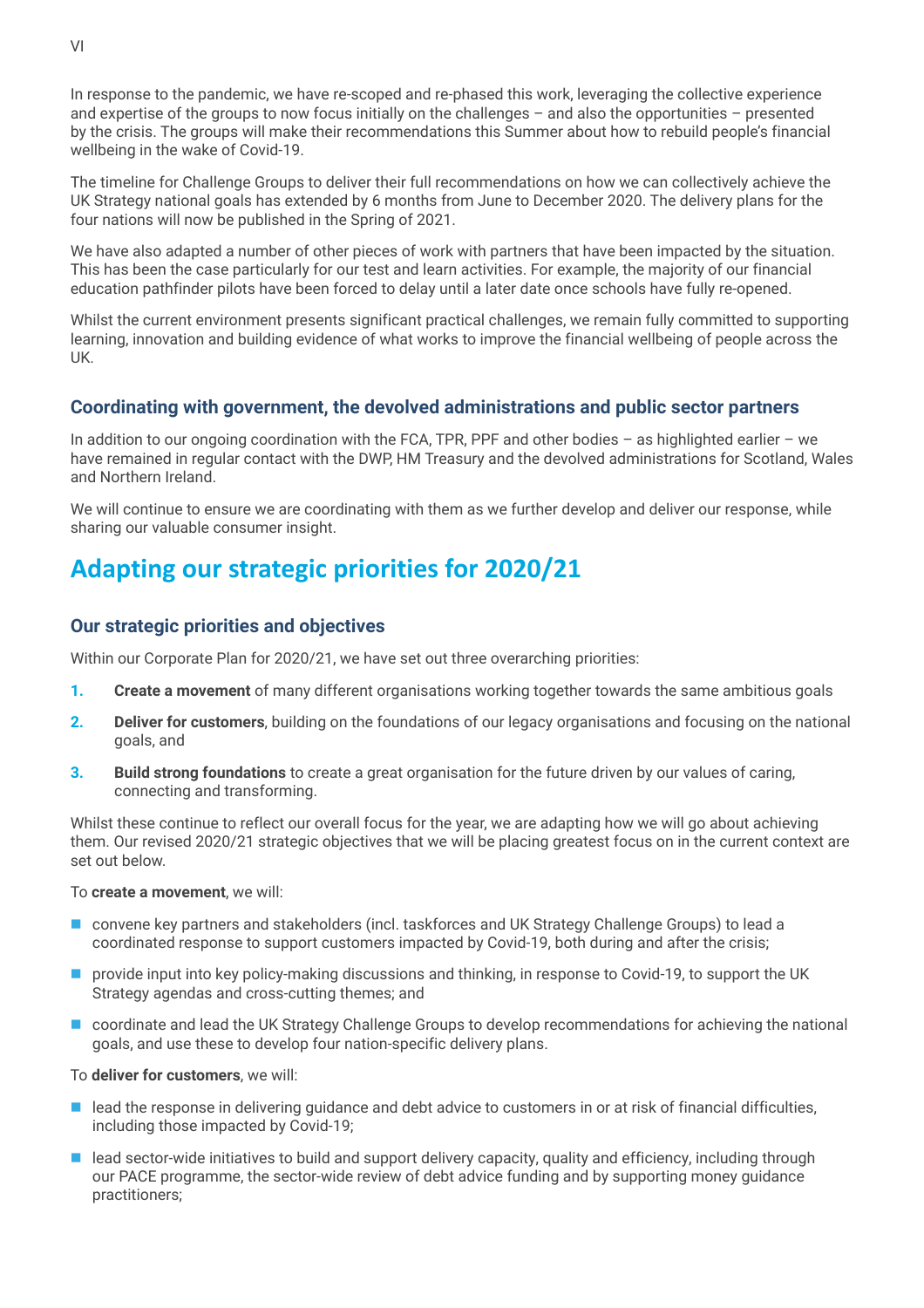- **a** adapt critical customer journeys and content within and across our services in response to Covid-19, focusing on supporting the national goals and the cross-cutting themes; and
- **develop a MaPS pensions dashboard to give people the tools and information needed to take ownership of** their pensions by enabling them to see all their pensions in one place. Separately, the Pensions Dashboards Programme will lead the design, development and implementation of the infrastructure behind pensions dashboards.

And to **build strong foundations**, we will:

- continue to strengthen and run core enabling functions to ensure MaPS operates compliantly as an Arm's Length Body of DWP;
- continue to be adaptable and responsive to the needs of customers and the challenges facing colleagues and partners through a flexible approach to resourcing, both during and after the Covid-19 crisis, enabling us to quickly flex our capabilities and resources across and between priority areas;
- measure and understand our effectiveness as an organisation;
- define and communicate our longer-term direction through developing our three-year corporate strategy; and
- **Ifinalise our new consumer brand strategy and consider plans for implementation again later in the year.**

#### **Maintaining focus on the UK Strategy for Financial Wellbeing**

Maintaining focus on the UK Strategy for Financial Wellbeing is how we will help truly transform the lives of millions of people, and this continues to be of the upmost importance and one of our top priorities. We believe that the agendas and themes within the Strategy are still the right ones to focus on and, in some cases, the impact of Covid-19 only increases their importance. The work of the Challenge Groups on these is therefore as crucial as before, if not more so.



#### **Continuing to be adaptable and responsive to the changing environment**

We will continue to monitor and be responsive to the changing environment for our customers, our colleagues and our partners and stakeholders. We will use our revised strategic objectives as a guiding framework to continue to assess and re-prioritise our work, as required, throughout the year.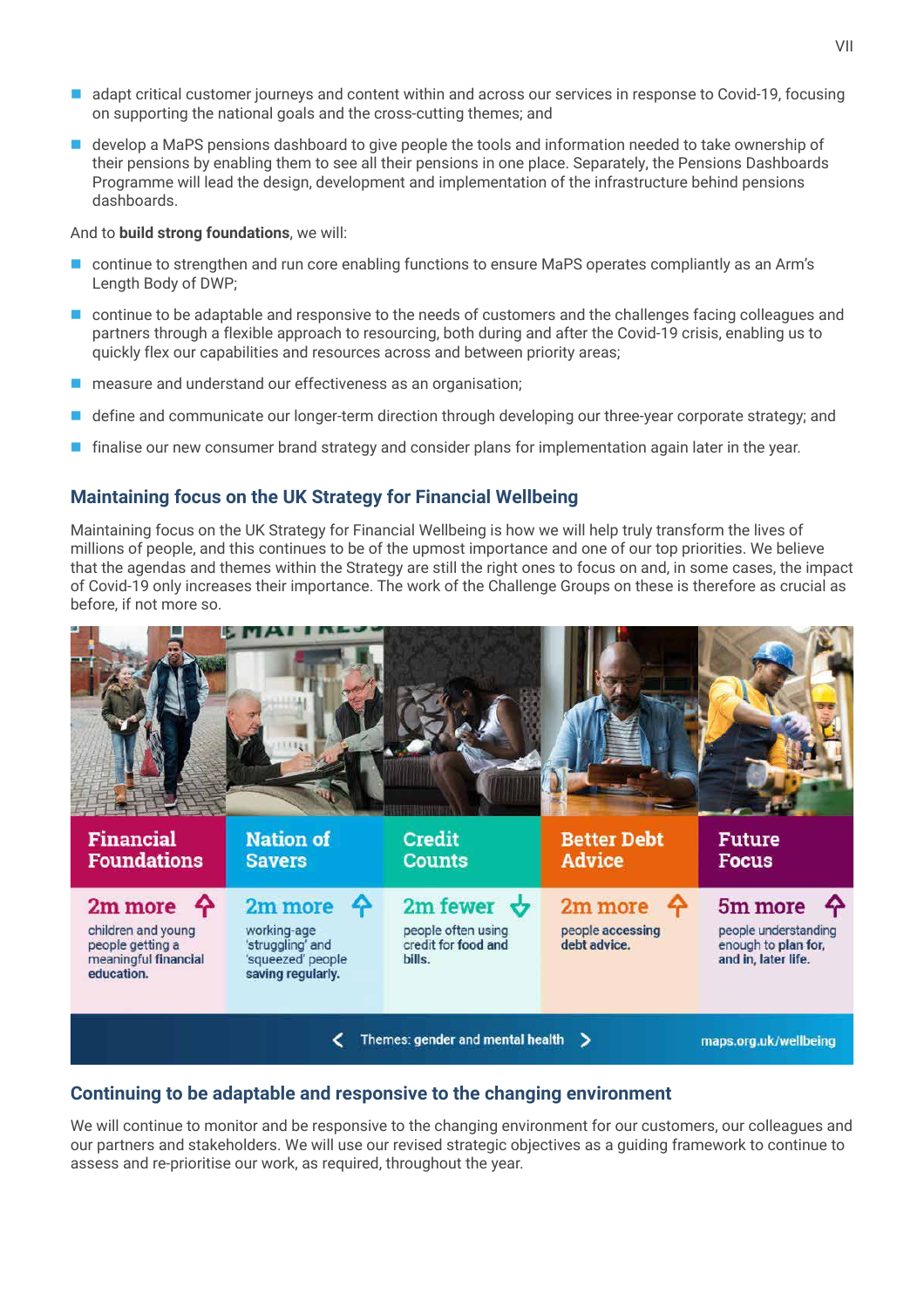

# **Money and Pensions Service Corporate Plan 2020/21**



MoneyAndPensionsService.org.uk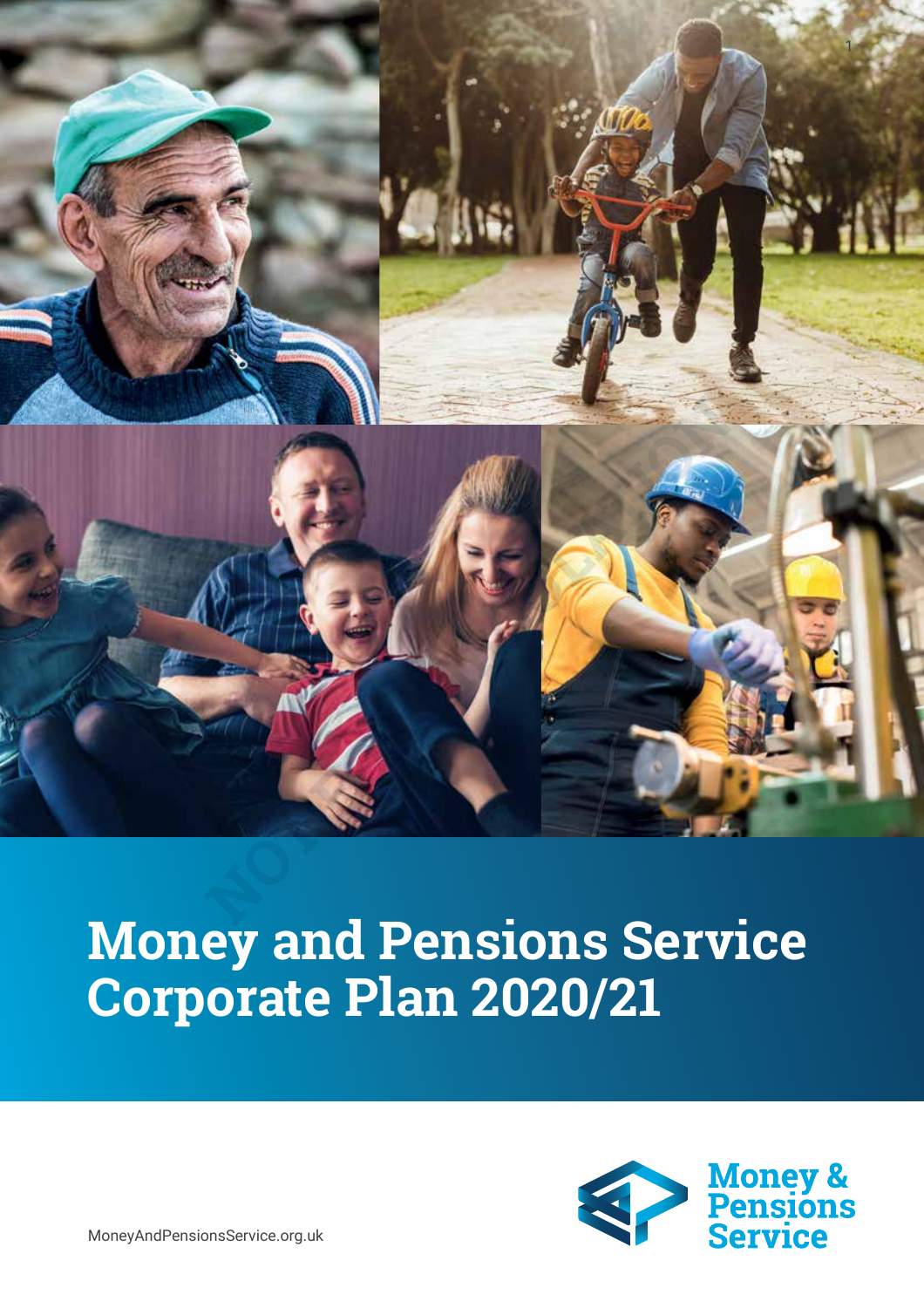# **Foreword** by Sir Hector Sants, **Chair**

**Making the most of the money we have is central to personal wellbeing and thus to living a contented life. It impacts our mental health, our relationships, our productivity at work, and our ability to deal with the unexpected. Our vision is simple: everyone in the UK making the most of their money and pensions.**

To achieve this vision, we need collective action. This relies on a co-ordinated and concerted effort from many organisations over a prolonged period of time. It not only requires collaboration across established sectors – business, government, regulation and the third sector – but engagement from everyone who comes into contact with people who need help to build their financial wellbeing and capacity.

That is why, earlier this year, we launched the UK Strategy for Financial Wellbeing. This set out clear, ambitious goals for the next ten years:

- **Financial Foundations:** 2 million more children and young people getting a meaningful financial education (up from 4.8 million)
- **Nation of Savers:** 2 million more working-age 'struggling' and 'squeezed' people saving regularly (up from 14.7 million)
- **Credit Counts:** 2 million fewer people often using credit for food & bills (down from 9 million)
- **Better Debt Advice:** an additional 2 million people accessing debt advice (up from 1.7 million)
- **Future Focus:** 5 million more people understanding enough to plan for, and in, later life (up from 23.6 million)

This Corporate Plan builds on the progress we made last year, our first year as a new organisation, and in particular the work to develop and then launch the UK Strategy for Financial Wellbeing. It sets out a deliberately ambitious programme of work for what we will do to ensure that we are contributing fully to the successful delivery of the Strategy.

We are at a critical moment in our journey. We have a long-term vision. We have an agreed ten-year Strategy that we have developed following engagement with more than 1,000 stakeholders. We have ambitious goals. Now we need to deliver so that we make a real difference to the lives of people right across the UK.

The measures in this plan are a first step, but delivering the UK strategy and achieving the National Goals will require a huge effort. We will be open to change what we do, as well as to help others change what they do, and together we will build a collectively more ambitious plan for the future.

The ultimate goal of improving financial wellbeing for all will not happen by chance. We can only do this by working with our partners and by developing a highly functioning, innovative, and trusted organisation. I am therefore grateful to have an executive team, who have delivered so much over the last year, but understand they have even more to do in the years ahead to help everyone make the most of their money and pensions.

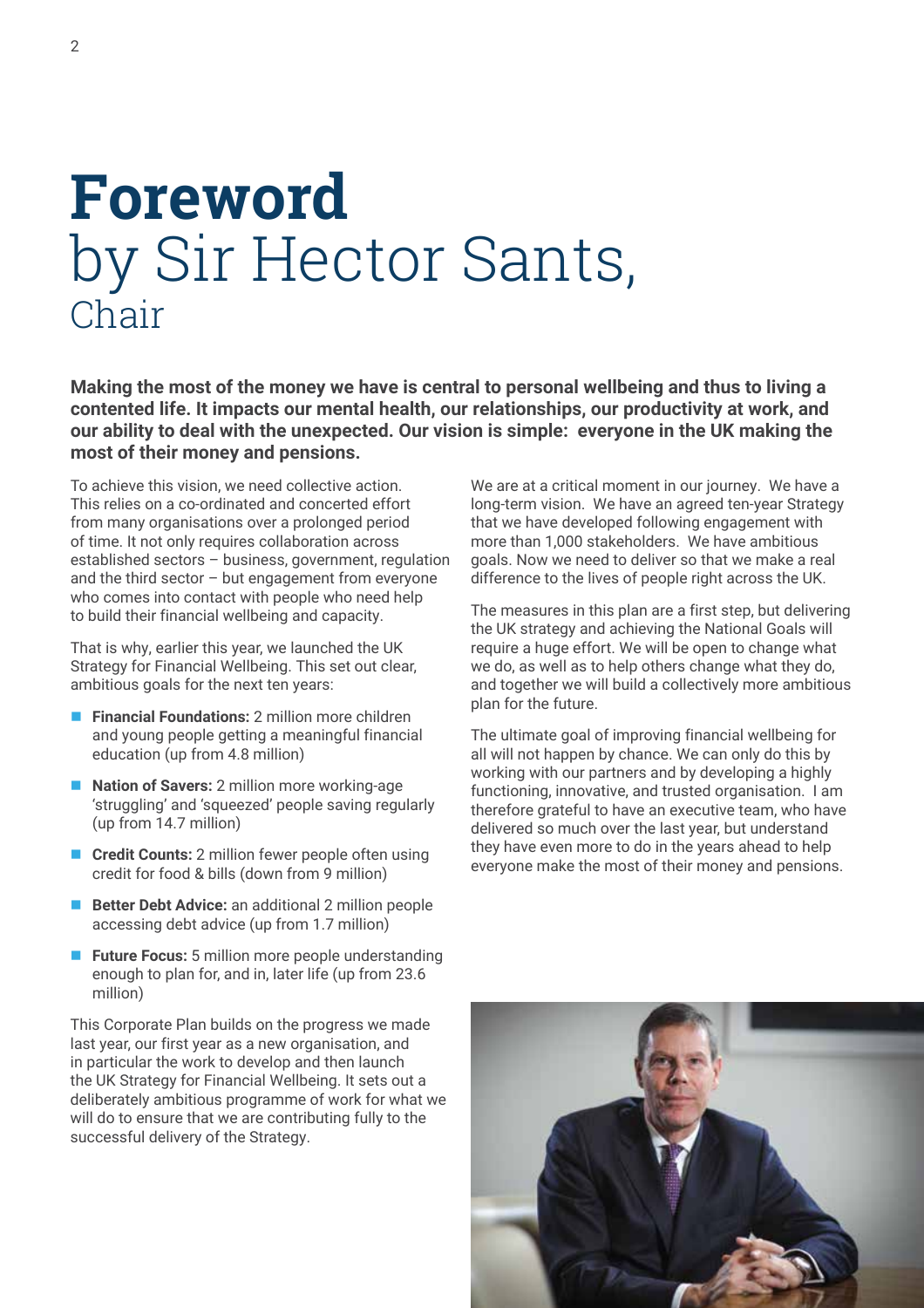# **Introduction** by Caroline Siarkiewicz, Chief Executive Officer

#### **Our vision is everyone in the UK making the most of their money and pensions.**

As I look forward to the year ahead  $-1$  am incredibly excited about the priorities outlined in this Corporate Plan. I am convinced that this will allow us to take the further critical steps, towards improving the financial wellbeing of people across the UK.

Our Corporate Plan covers the Money and Pensions Service second year of the existence and sets out how we will execute the vision outlined by Sir Hector. How we will improve the lives of millions of people, by working with our many partners to deliver exceptional services directly and indirectly to our customers.

We know the services we currently offer are highly valued by customers, helping millions of people with their money and pensions each year. Our services help people to manage day-to-day; to tackle severe and persistent debt; to navigate the often complex financial and pensions landscape.

As we move into 2020/21, delivering for our customers remains at the heart of what we do. With that in mind we plan to deliver:

- 580,000 Debt Advice sessions
- 255,000 Money Guidance sessions
- 440,000 tailored Pensions Guidance sessions
- 1.8 million digital interactions

To realise our vision, and make a real difference, we need to reach more people throughout their whole lives – from pocket money to pensions – to build their skills and financial capabilities. We want to help influence and change the system to direct people towards better outcomes, and to work more collaboratively with the many other organisations who can positively impact on the financial wellbeing of people across the UK.

This is only achievable by working with our partners, which is why the launch of our UK Strategy for Financial Wellbeing in January 2020 was so important. This year is a critical stage in us starting to deliver against that Strategy, and we will focus on three broad priority areas.

We need to:

- **1.** Create a movement working together with our partners towards the same ambitious goals
- **2.** Deliver for customers, building on the foundations of our legacy organisations and focusing on the National Goals, and
- **3.** Build strong foundations by developing a strong culture and a great organisation, driven by our values of caring, connecting and transforming.

We recognise we must do more to deliver on our commitments. To support all this work, we are increasing our investment in frontline services, particularly focusing on improving quality and outcomes for our customers.

We will utilise innovation, building evidence for new, scalable ways to help millions more people. And, because we cannot achieve real change alone, we are strengthening relationships, networks and partnerships required to activate the UK Strategy and support the UK's financial wellbeing.

I want to thank all of our partners and stakeholders, in addition to my colleagues within the Money and Pensions Service for their contribution that enabled us to achieve so much this year. Every day they deliver incredible services that help real people with often complex issues; they help us to innovate and improve the impact that we and others have; and they do that with real passion, commitment and resilience.

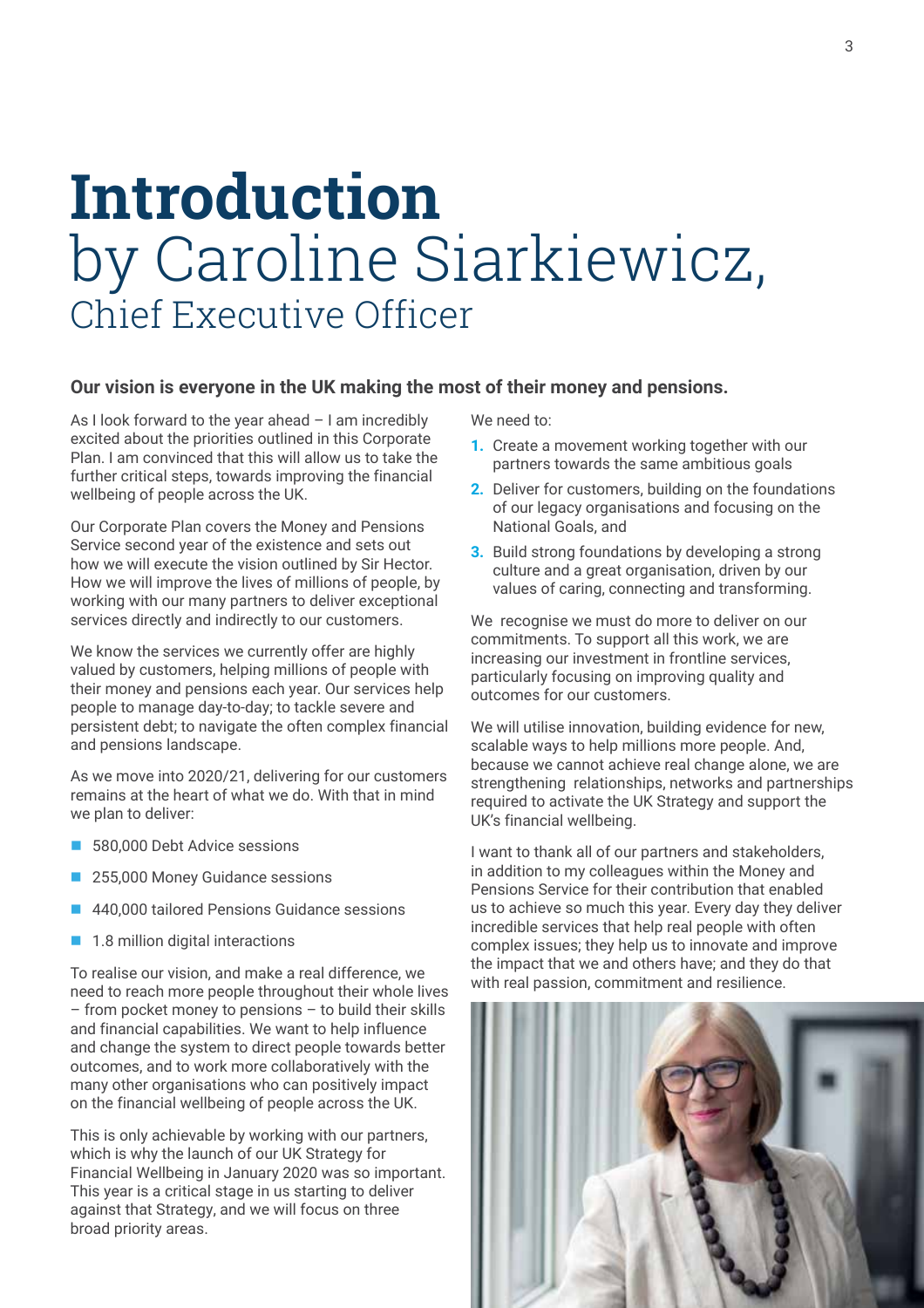# **2020/21 Overview**

**In January 2020 we launched our UK Strategy for Financial Wellbeing. In 2020/21 we will start to deliver against that Strategy, focusing on three clear priorities. We will:** 

#### **1. Create a movement**

To achieve the ambitious vision of everyone in the UK making the most of their money and pensions, we need to create a movement of many different organisations working collaboratively towards the same goals. We want to change the narrative around money and improve the lives of millions of people.

#### **2. Deliver for customers**

We will focus what we deliver on the National Goals set by the UK Strategy – including our services for customers, as well as our investment in research and innovation. Building on the foundations of our legacy organisations and the progress made in our first year as MaPS, we will continue with an absolute focus on improving outcomes for customers.

#### **3. Build strong foundations**

Lastly, but certainly not least, we need to continue to build a great organisation for the future driven by our new values, culture and identity. We are still a young organisation, not without our challenges, and as we embark on our second full year we need to complete our transition to successfully bring three organisations into one, and set our longer term direction through our three-year Corporate Strategy – due in the Autumn.

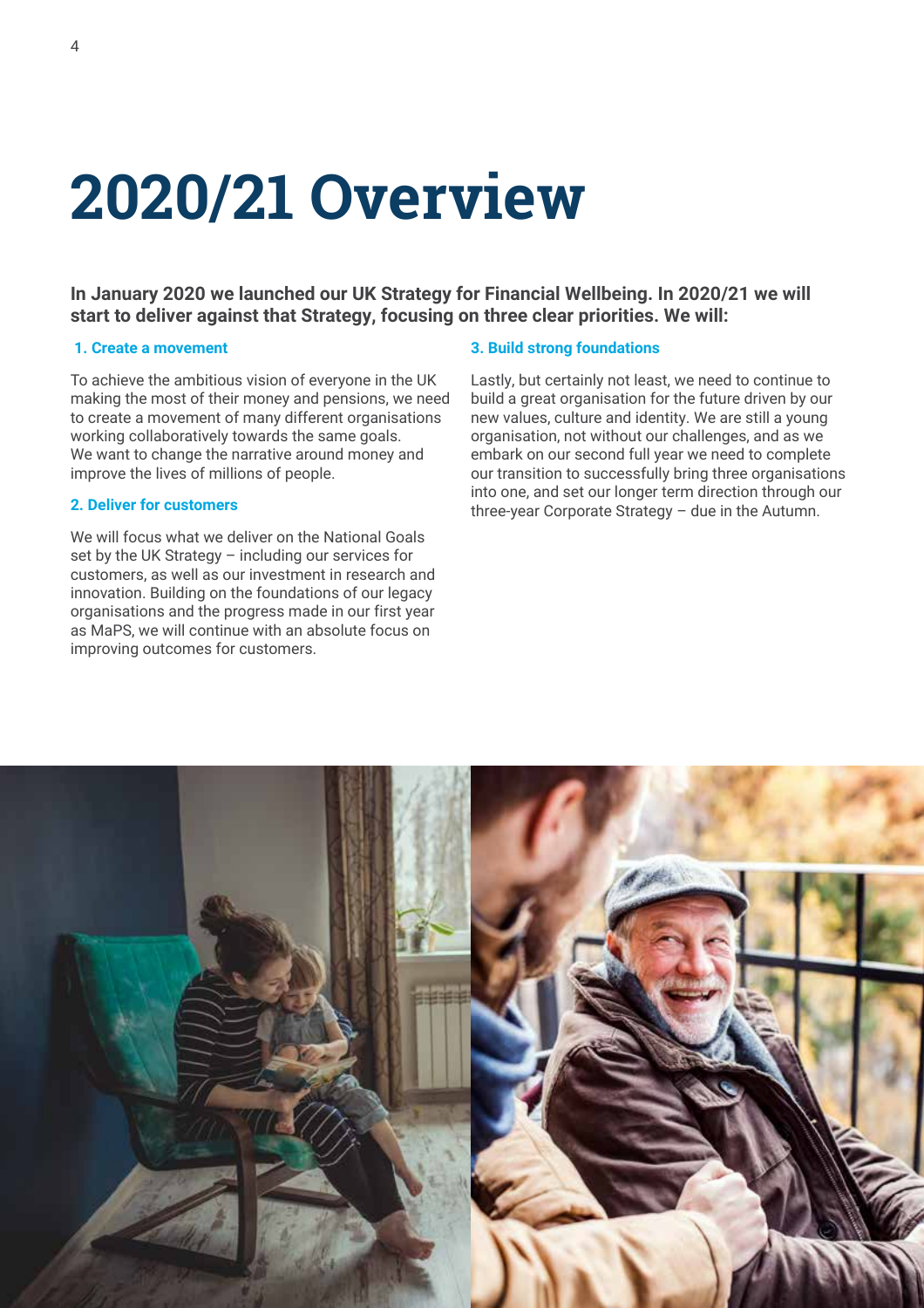In support of the UK Strategy, the Money and Pensions Service provides or funds a range of services which support consumers directly:

- **Pensions quidance** helping people with queries about workplace and personal pensions, as well as supporting people to make decisions about what to do with their defined contribution pension pots.
- **Debt advice** funding partners to provide people in England<sup>1</sup> with free and effective advice on debt, continually driving improvements in quality.
- **Money guidance** providing free and impartial money guidance to millions of people.
- **Consumer protection** protecting consumers against financial scams.

We also help a broad range of partners support the goals of the Strategy – providing strategic leadership and coordination, research and evidence of what works, and collaborative innovation focusing on improving how the system works for consumers.



The legislation establishing the Money and Pensions Service moved devolved responsibility for the funding for debt advice to each national government.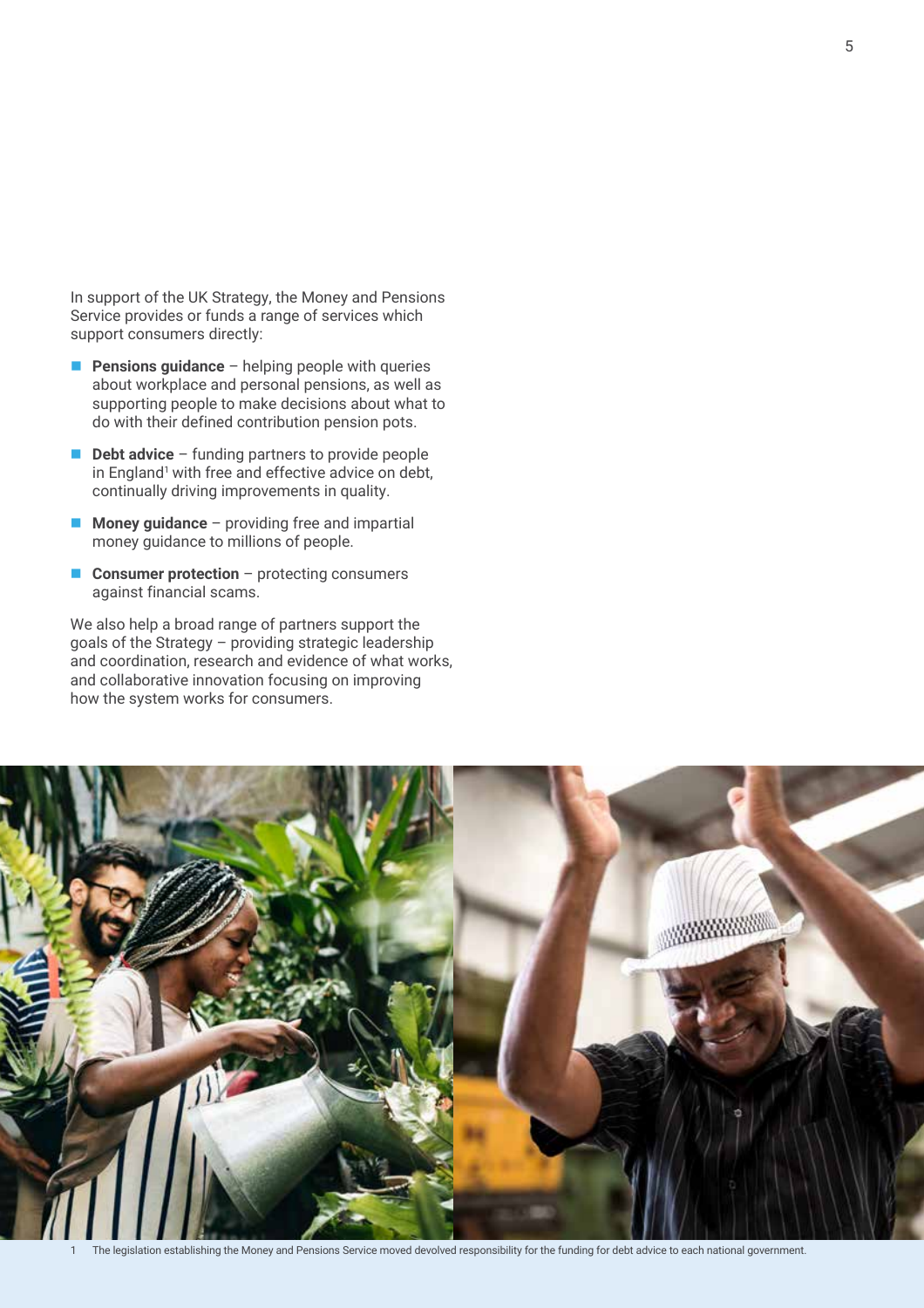# Our values and culture

In 2019/20 we developed a set of values to support us in coming together as one organisation and to ensure our customers remain at the heart of what we do. In 2020/21 we will continue to build on and embed these values throughout our organisation (more detail can be found in priority three).

# **Transforming**

We are committed to transforming lives and making a positive societal impact.

# **Caring**

We care about our colleagues and people whose lives we are here to transform.



# **Connecting**

We will transform lives through our ability to make positive connections.

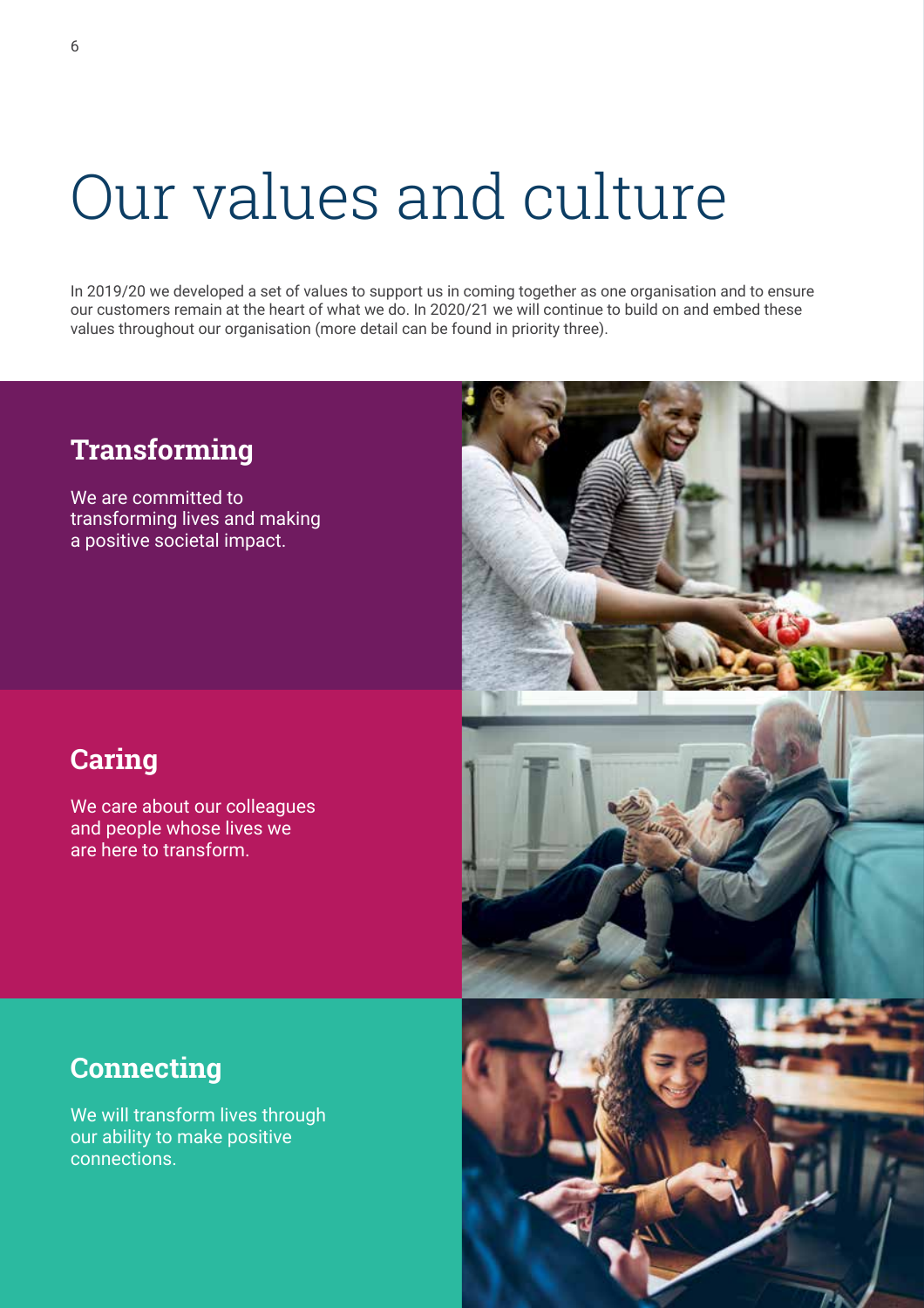# **Our priorities for 2020/21**

Everything we will do as an organisation is in support of improving UK financial wellbeing. In 2020/21, we have three overarching aims:

- **1. Create a movement**
- **2. Deliver for customers**
- **3. Build strong foundations**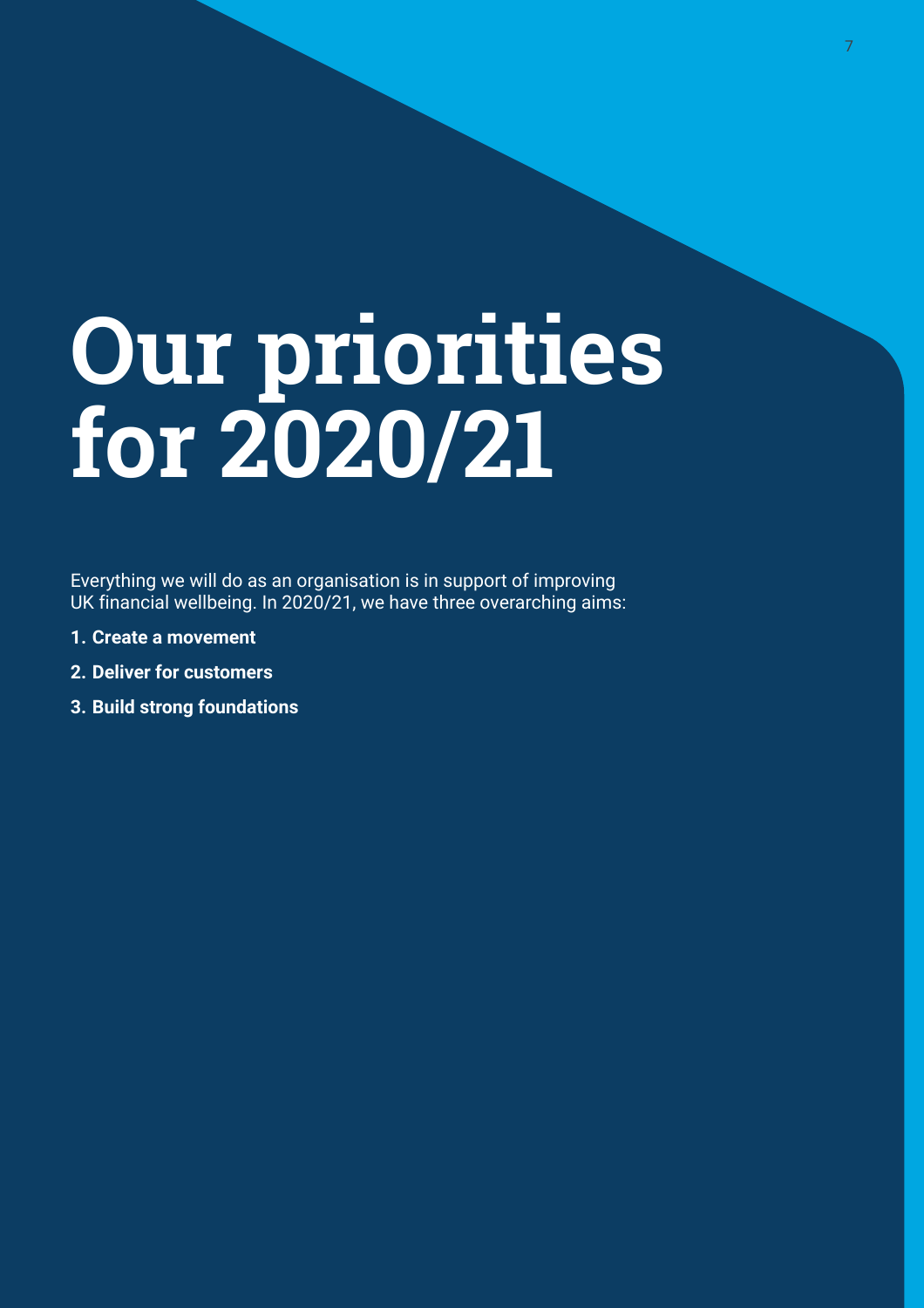

# **Priority 1** Create a movement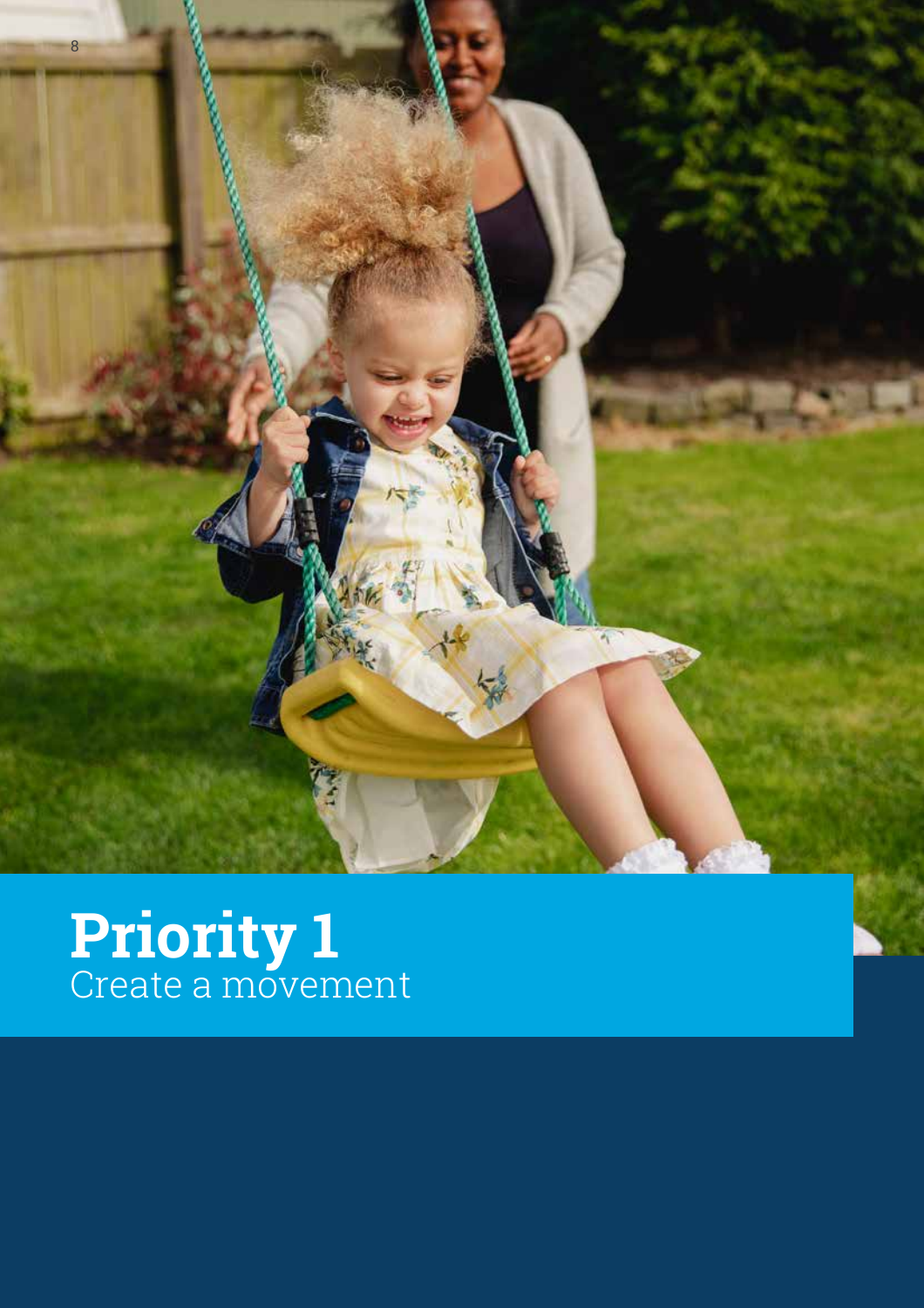*To achieve the ambitious vision of everyone in the UK making the most of their money and pensions, we need to create a movement of many different organisations working collaboratively towards the same goals. This is why our approach from the beginning has been to listen to and work with more than 1,000 stakeholders across the four nations, and this will continue as we now mobilise and activate the UK Strategy.*

By creating a movement, we can change the narrative around money and pensions. We want to improve the lives of millions of people by taking the goals of the Strategy and making them real for people every day.

To do this, we are forming Challenge Groups of senior and highly influential stakeholders from across the UK, each focused on a priority area of the Strategy. Supported by MaPS, these timebound groups will co-create a set of recommendations – informed by insight and evidence  $-$  for delivering the five National Goals.

These will be considered by the MaPS Board in the Summer, informing the development of nation-specific delivery plans and the MaPS three-year Corporate Strategy for 2021-24 to be published in Autumn 2020.

We will continue to invest in building and sharing insight and evidence, strengthening our collective understanding of what does and doesn't work for different people, and why. This will enable us all to improve the impact of the things we already do, as well as to develop new, innovative solutions that can be scaled up to make a big difference to people's lives right across the UK.

### **Supporting partners across the UK**

In 2020/21, we will build and strengthen relationships and communities across the UK, helping and supporting partners and stakeholders to contribute to the National Goals.

We will continue our national forums for strategic stakeholder engagement in Northern Ireland, Scotland and Wales, and will continue to play a part in various advisory groups, for example the National Advice Network (Wales), Responsible Lending Forum (NI) Government & Information Advice Group (NI) and Affordable Credit Action Group (Scotland).

In England, our newly-formed Partnerships team will continue to build relationships and networks within and between the regions, tailoring our approach to the specific needs and requirements of local partners. We have also recruited a dedicated Partnerships Manager to be based within each of the Nations working alongside our existing Country Managers.

We will work with local employers across the UK on a range of initiatives in support of the National Goals, as well as other key stakeholders such as Local Enterprise Partnerships, the CBI, Business in the Community and Chambers of Commerce. We will continue to develop and refine our toolkit for employers throughout 2020/21.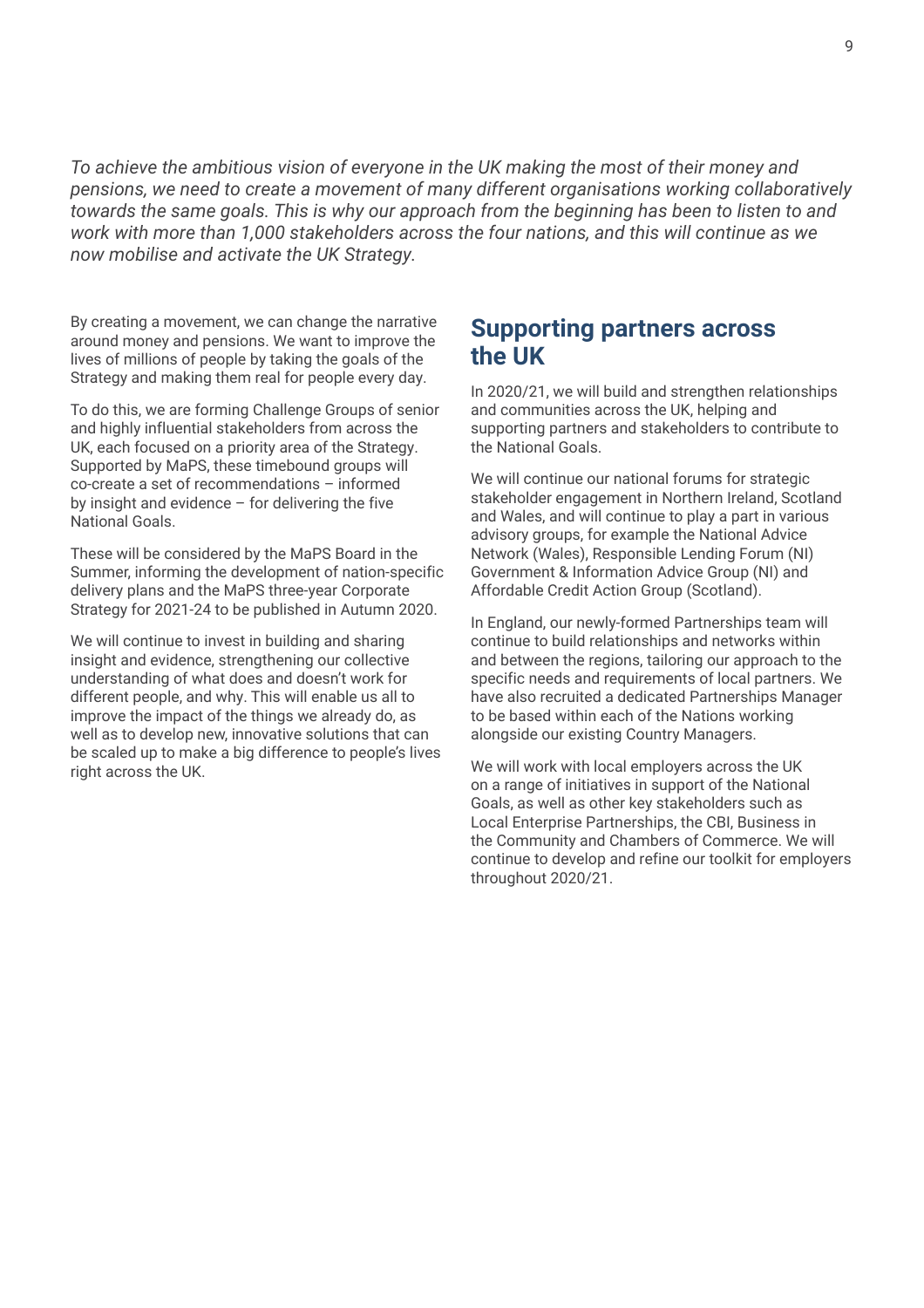# **Our toolkit for partners**

We are developing toolkits of resources and services to make available to our partners across the public, private and voluntary sectors, making it easier for organisations to contribute towards the National Goals. We will be taking the feedback from the Challenge Groups to refine these for our three-year Corporate Strategy.

New and continuing activities for 2020/21 include:

- Making public quidance accessible to everyone
- Supporting frontline practitioner skills
- Helping partners focus on What Works
- **Innovation Lab pilots.**

#### **Making public guidance accessible to everyone**

Free, impartial public financial information and guidance is essential for helping people to make informed decisions and to understand the role of good planning in improving their financial wellbeing.

As part of the toolkit, our partners can make use of our guidance content, tools and resources, and offer them in turn to their own audiences to make it easier for people to access the financial help and support they need, in the right place and at the right time.

We curate and maintain over 800 pages of online guides, around 40 digital tools and 19 printed guides covering financial guidance, pensions and debt. This content forms a core library of information and guidance that can be adapted and integrated into partners' services and customer journeys, to meet the needs of different customers.

#### **Supporting frontline practitioner skills**

Frontline practitioners play a critically important role in improving UK financial wellbeing. We want to help ensure that those who provide any type of financial guidance, debt advice or pensions guidance have the skills, knowledge and confidence to do so to a high standard.

Based on a number of years of sector engagement, we have identified gaps to address around a commonly accepted view of what money guidance is and associated nationally recognised standards, training, resources and opportunities for sharing good practice.

In 2020/21, we will focus on addressing a gap in support for people who provide non-regulated financial guidance to individuals or groups: from young adults through to older people in retirement, we aim to help them provide the best possible support for the people they serve.

We want practitioners and their organisations across the UK to have easy access to quality resources, training, evidence and insight. We want to give financial guidance and support the recognition it deserves, and will work to help the sector attract, retain and develop talented people.

#### **Helping partners focus on What Works**

We can only reach the National Goals by working with many other organisations to deliver highly effective interventions to millions of people.

We believe in the need to adopt a What Works approach: understanding what issues people face when trying to make the most of their money and pensions, understanding what is effective in addressing those issues, and then seeking to influence delivery organisations, funders and policymakers so that their interventions are as effective as they can be, and at the right scale.

As part of our toolkit to make it easier for partners to improve financial wellbeing, we will be maintaining and improving our **evidence hub** – a single place where all of our evidence of effective interventions is stored and accessed – and our **evaluation toolkit** – a resource to help organisations evaluate their interventions in a robust and consistent manner. We will also be making it easier to use the available evidence, by summarising it in a clear and succinct way.

#### **Innovation Lab pilots**

We believe in the importance of developing innovative solutions that have a proven positive impact on how people manage their money and pensions, and that can be deployed at scale.

In 2019/20, we started to test a number of promising, innovative ideas with the Behavioural Insights Team – a global social purpose company originally formed in the UK Government – and partner organisations. We will continue this work into 2020/21.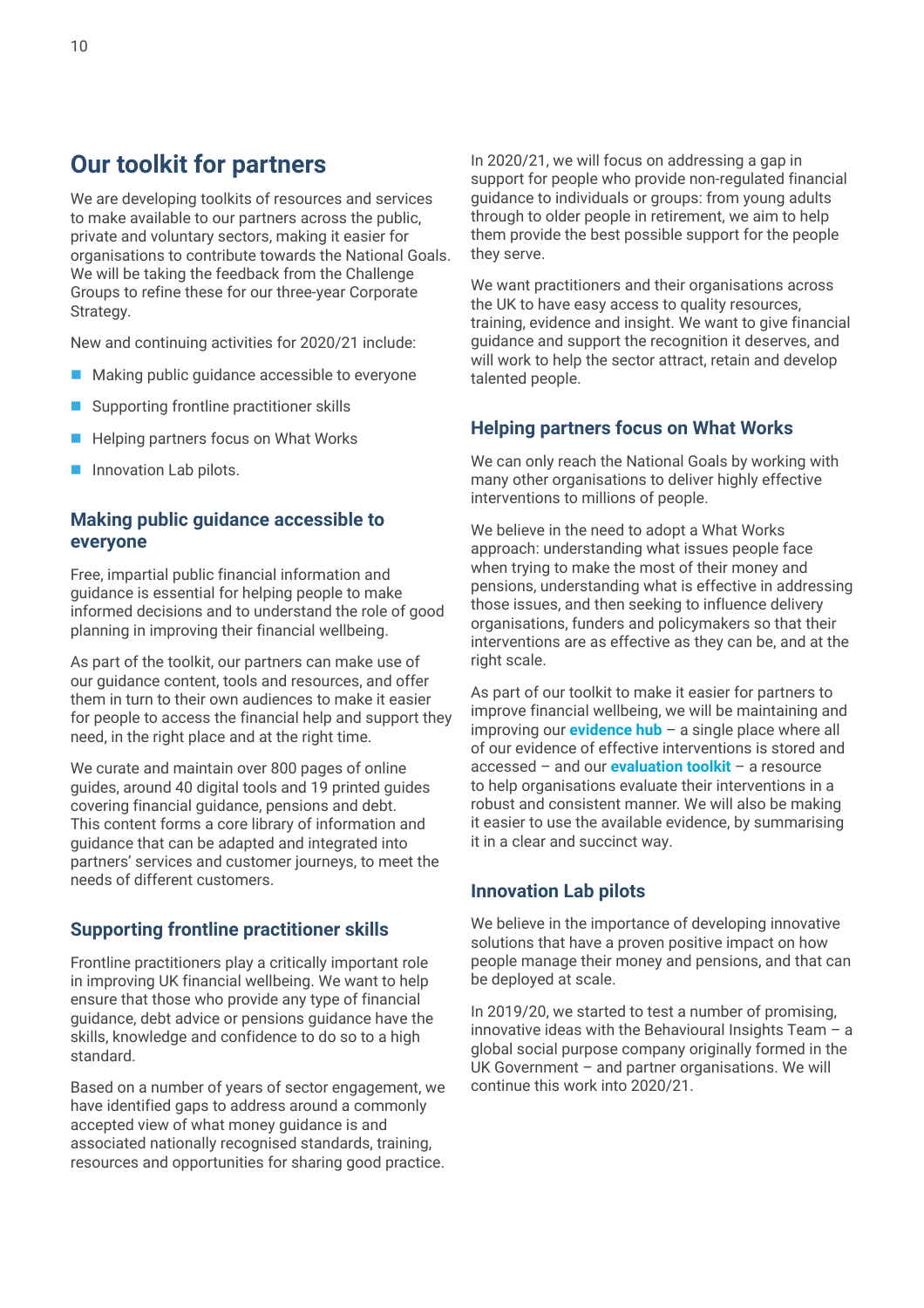We are currently working with:

- Monzo Bank to test an idea that allows people to block themselves from making purchases from particular organisations.
- Yorkshire Building Society to test a Financial First Aider model, training employees to offer basic money guidance to their colleagues and signpost them to other sources of guidance or advice where appropriate. We will refine this approach early in 2020/21 and roll it out to a small number of other employers during the course of the year.
- A leading credit card provider to test a method of encouraging customers to increase their credit card repayments, by allowing them to use an interactive 'repayment slider' showing the impact of higher repayments on the total amount they will need to repay.
- Royal London to test ways of encouraging people to access independent guidance, by using data to identify those who might benefit from it most.

During the course of 2020/21 we will evaluate each of these ideas and develop a plan for working with partners to roll-out those that prove to be most effective in helping consumers. All the evidence we generate will be shared through our evidence hub.

# **Working with employers**

The workplace provides a major opportunity to help millions more people with their money and pensions.

In recent years, we have seen many employers increase their focus on the employee wellbeing agenda, supported by a growing market of services and new technology solutions. We want to help this movement continue to grow and ensure that financial wellbeing is a central part of it.

Continuing from 2019/20, we will support the ongoing evaluation of 'sidecar savings.' This project, co-funded with JP Morgan Chase Foundation and the BlackRock Foundation, is working with **Nest Insight** on a two-year randomised control trial, testing an accessible savings pot linked to employees' workplace pensions.

We will also publish the final evaluation of a year-long study into the payroll-savings scheme offered by Leeds Credit Union to employees of NHS York and Leeds City Council.

We will continue to work with employers to provide their employees with easier access to financial information and guidance, as described earlier in this section. Additionally, we will complete the delivery and evaluation of pathfinder projects in each of the UK nations, testing scalable ways of improving access to financial guidance. This will include working to enhance awareness of and access to community finance savings and credit providers, and encouraging the adoption of payroll savings schemes.

In addition, we are working with the DWP and will work with the Department for Communities for Northern Ireland to improve support for Universal Credit claimants who are facing financial difficulty, support claimants in managing money, and increase access to financial guidance and debt advice for in-work (as well as unemployed) Universal Credit claimants.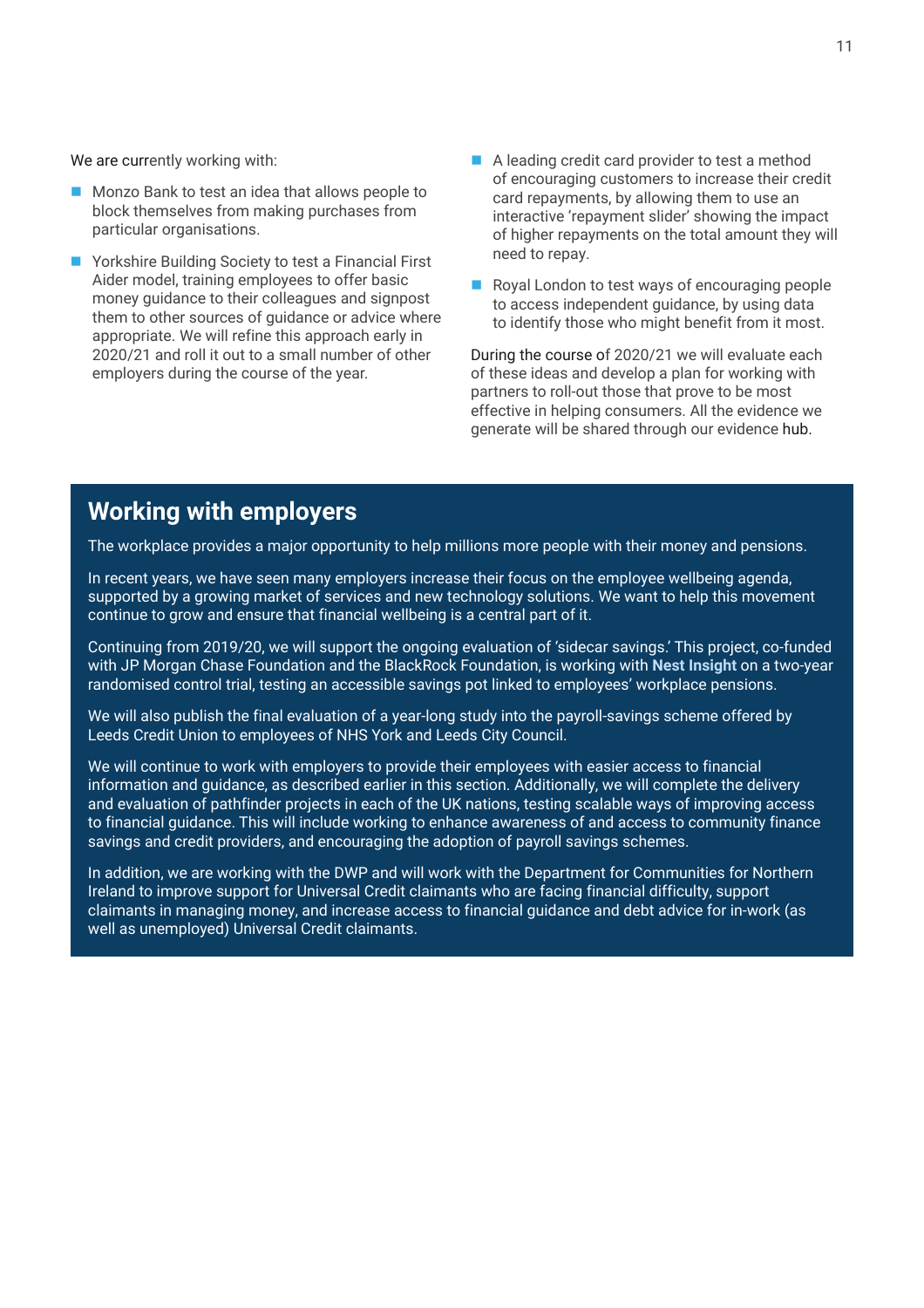

# **Priority 2** Deliver for customers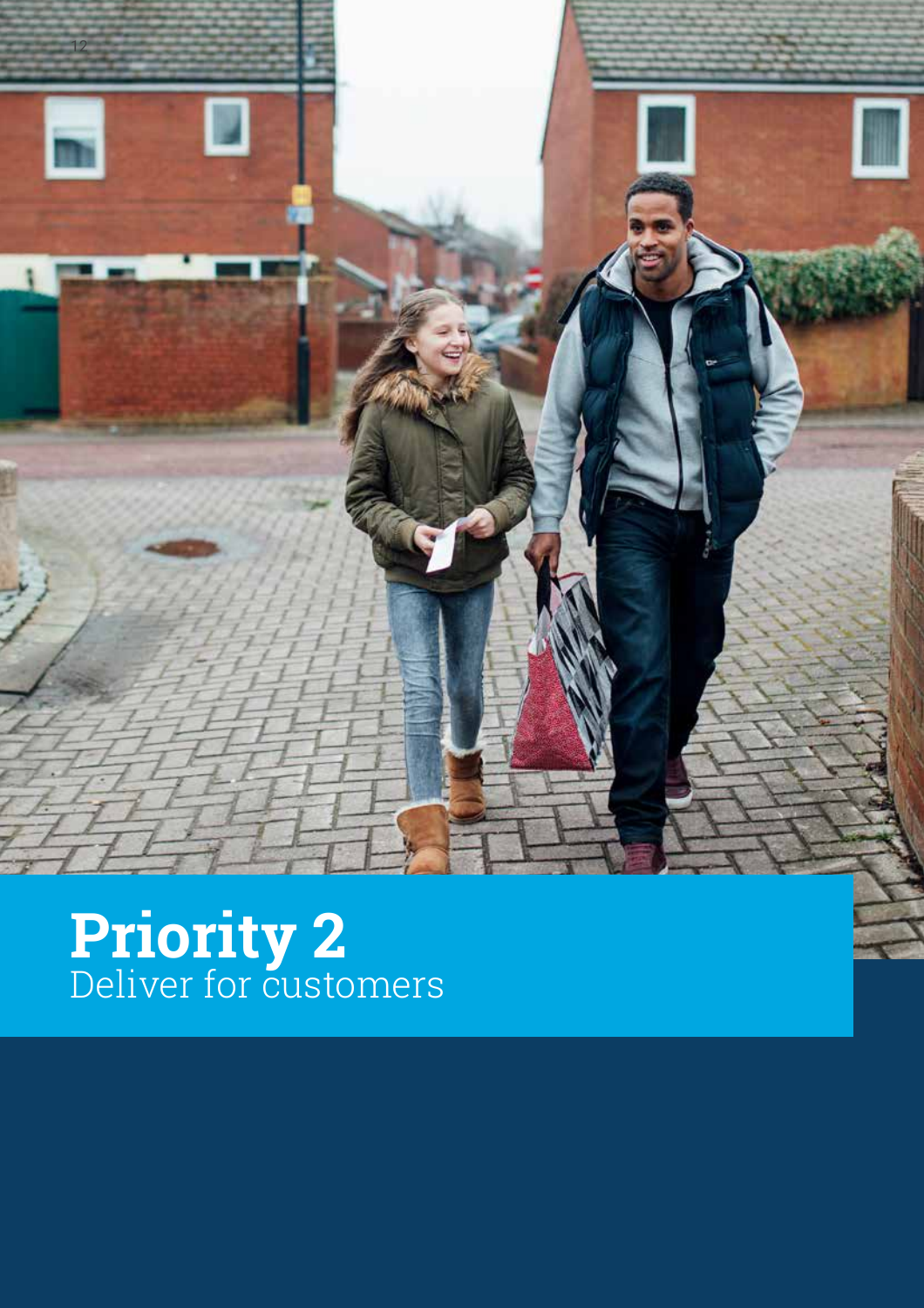*Building on the foundations of our legacy organisations and the progress made in our first year as the Money and Pensions Service, we must now focus firmly on aligning what we deliver for the ambitious National Goals set by the UK Strategy with an absolute focus on improving outcomes for consumers.*

# **Financial foundations: more children and young people getting a meaningful financial education**

Our short-term focus is to develop evidence-based sustainable models of financial education, for each of the UK nations, that can be scaled up in the medium-term.

In 2020/21, we are increasing investment in this area to deliver pathfinders across the four nations, focused on building the evidence for models of financial education that can be embedded into mainstream education and children's services. Pathfinders cover:

- supporting parents in teaching children about money,
- preparing 16-17 year-olds for independence, and
- improving teacher knowledge, skills and confidence in teaching young people about money.

We will also deliver two new pilots to test innovative financial education interventions. These will focus on:

- financial education for children under seven years of age, and
- **financial education for children and young people in** need of additional or targeted support.

During 2020/21 we will work with the Financial Foundations Challenge Groups to explore the option of developing a collaborative pocket money campaign to reach children and parents. Focusing on giving children and young people more responsibility for their money and opportunities to make age-appropriate money decisions.

We will address a financial education teaching resource gap in Northern Ireland, Scotland and Wales, by supporting the development of secondary school textbooks<sup>2</sup> and accompanying materials for each nation.

We will also work with funders of financial education including financial services firms – to develop shared priorities to provide high-quality learning about money for all children and young people.

### **Welsh Language Scheme**

MaPS has adopted the principle that, in the conduct of public business in Wales, it will treat the Welsh and English languages on a basis of equality.

The Welsh Language Act 1993 gives the Welsh and English languages equal status in public life in Wales. It places a duty on the public sector to treat both languages equally when providing services to the public. The Act requires every public body providing services to the public in Wales to prepare a Welsh Language Scheme, setting out how it will provide those services in Welsh.

MaPS is developing a Welsh Language Scheme which describes how we will give effect, so far as is both appropriate in the circumstances and reasonably practicable, to the principle established by the Welsh Language Act, and how we will deliver services to people in Wales.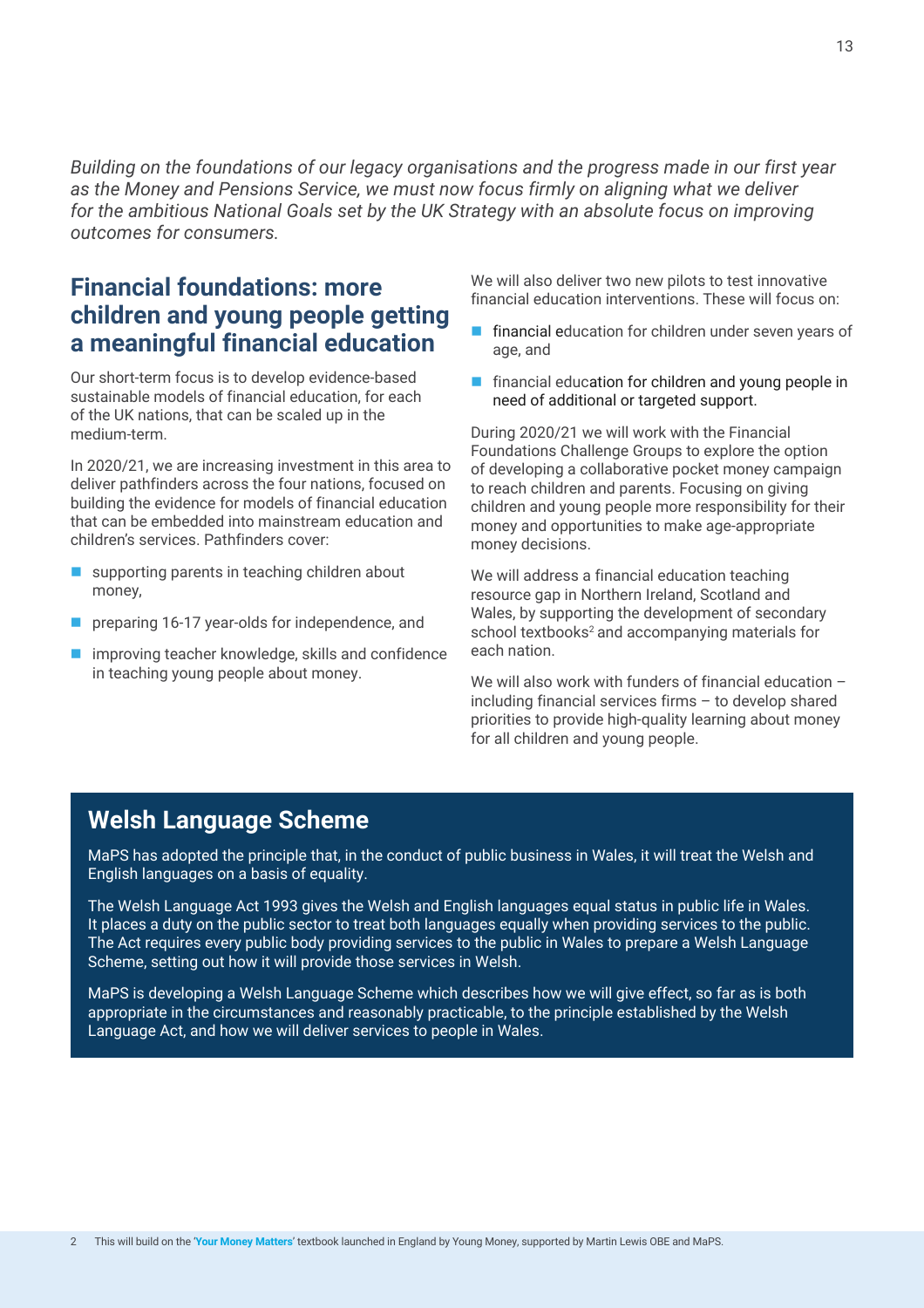## **Nation of Savers: more workingage people who are financially squeezed or struggling saving regularly**

Helping millions more people to save regularly is a complex and difficult challenge. We believe that achieving it will require a range of innovations and improvements across financial products and services, guidance and advice, and public campaigns and education.

As well as the innovation work described earlier in this plan, we will be making improvements to our own direct services for customers, as well as completing a range of pathfinder projects across the UK, testing scalable ways of improving access to money guidance.

Pathfinders include:

- **Local Community Partnerships, designed to** enhance awareness of and access to community finance savings providers, and develop links with local employers to encourage the adoption of payroll savings schemes
- Youth Checkpoints, which embed money guidance (specifically focused on building savings) at key points in the transition of young adults to financial independence
- **Money Supporter training for frontline practitioners** in mental health services, offender management and supported housing, to help them identify the needs of their more vulnerable clients, and engage them in financial matters (including encouraging them to build savings), before directing them to more specialised support as part of their holistic wellbeing provision.

We continue to participate in an HMRC-convened advisory group on Help to Save, a savings product targeted at low-income, in-work recipients of tax credits or Universal Credit. This involves developing resources and communications to encourage product take-up and good use of bonus payments.

The building of savings habits continues to be promoted to those accessing debt advice through the savings category in the Standard Financial Statement. During 2020/21 we will consider how effective this initiative has been and if there are ways to further increase take-up.

# **Credit Counts: fewer people frequently using credit to buy food or pay bills**

For millions of people, using short-term credit is a part of daily life. In many cases, personal circumstances make this unavoidable and for people in this situation we want to see greater access to low-cost, affordable credit options.

We will work with and support partners in this space as part of developing the UK Strategy delivery plans. For those who fall into financial difficulties and need debt advice, this is a priority area for us (see next section, 'Better Debt Advice').

Where daily reliance on short-term credit is avoidable, our focus is on supporting consumers to be more informed and engaged in how they choose, use and repay it.

We recognise that saving and credit are often (but not always) linked and therefore a number of the 2020/21 programmes and activities highlighted under Nation of Savers also support the Credit Counts agenda, particularly:

- our direct guidance services for customers
- supporting frontline practitioner skills
- $\blacksquare$  testing personalised spending controls with Monzo Bank
- developing and testing a Financial First Aider model with Yorkshire Building Society, and
- completing money guidance pathfinders across the UK.

As introduced earlier, we will also continue to work with a leading credit card provider and the Behavioural Insights Team in testing a new credit card repayment interface designed to nudge customers to pay down their balance quicker. This is particularly targeted at customers in persistent debt, who default into paying the minimum amount each month.

We are also working with StepChange to provide digital regulated advice to help people in persistent debt to identify more affordable credit options, to improve their repayments as part of a sustainable budget, and to offer advice on debt solutions where appropriate.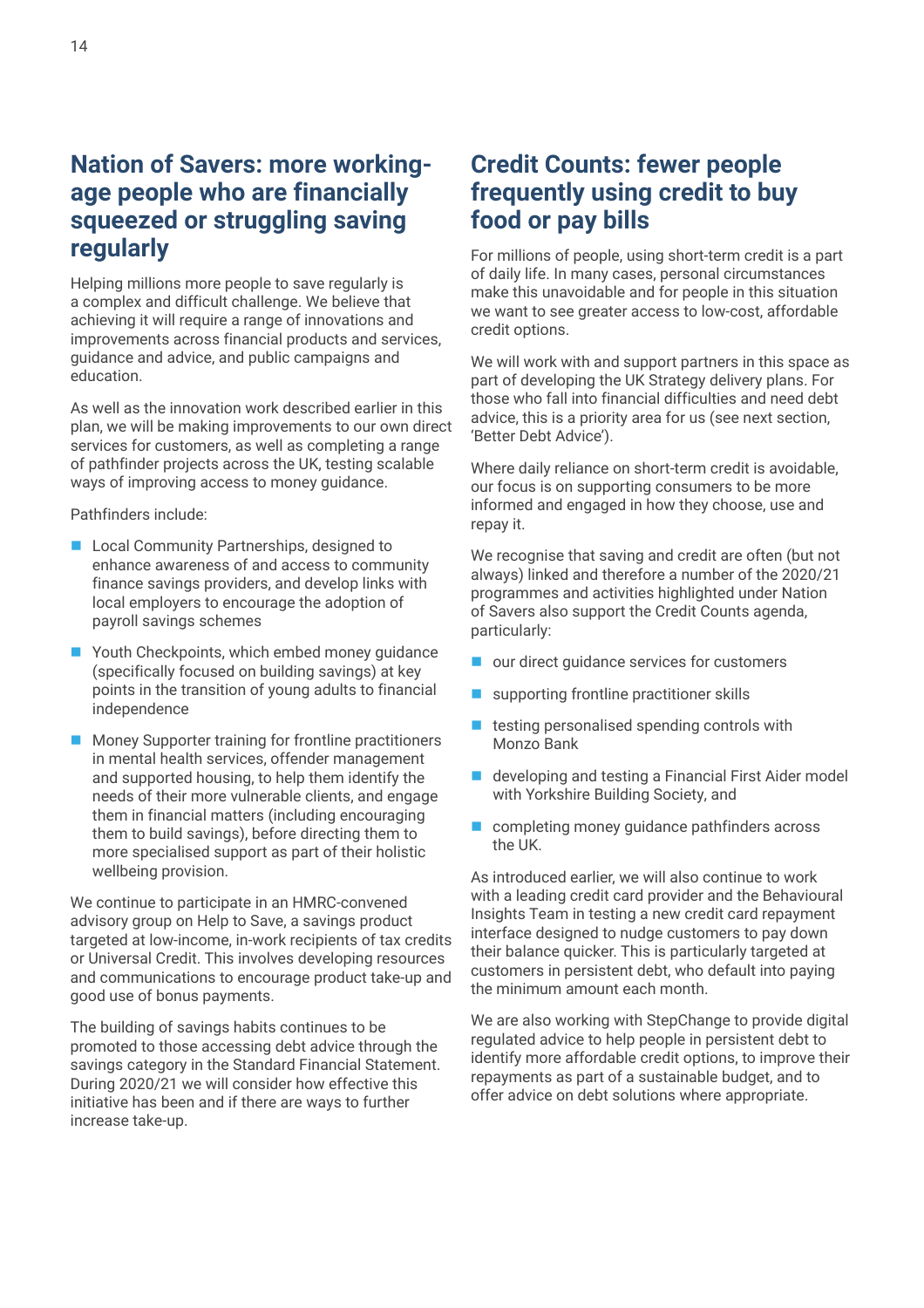For our own money guidance services (through our website, contact centre and printed guides), we will continue to improve and strengthen our focus on helping consumers understand their choices and the implications of various forms of credit. For example, we will implement the recommendations of the FCA report<sup>3</sup> on alternatives to high-cost credit, including that we raise consumer awareness and review the information we provide to consumers and frontline service providers on credit and non-credit alternatives.

We will continue to support the work of the FCA as they introduce and review changes to high-cost credit products (home-collected credit, catalogue credit and store cards, rent-to-own and buy-now-pay-later offers, and overdrafts), ensuring that consumers are helped to understand and respond to these changes and that the needs of the most vulnerable consumers are addressed. We will also work closely with Fair4All Finance to deliver their strategy to increase the availability of affordable credit.

# **Vulnerability**

We have a duty, as set out in the Financial Guidance and Claims Act 2018 (the 'Act'), to 'ensure that information, guidance and debt advice is available to those most in need of it (and to allocate our resources accordingly), bearing in mind the particular needs of people in vulnerable circumstances.'

We will focus our resources on those whose current circumstances mean they are either suffering financial detriment or at risk of suffering financial detriment in the future. We believe that people currently in vulnerable circumstances are those who are especially susceptible to financial detriment for themselves or their family due to one or a combination of the following factors:

- A personal characteristic such as a serious mental health condition or cognitive impairment
- $\blacksquare$  The impact of a recent life event such as a bereavement
- A low level of skills required for good financial capability.

We will also ensure that all our services are accessible to people with protected characteristics, including those with disabilities and long-term physical and mental health conditions.

### **Better debt advice: more people getting timely debt advice when they need it**

We know that debt advice has a very positive impact for those who receive it, as well as for their creditors and broader society. However, demand currently significantly exceeds supply and so accessing it can be a challenge. Therefore, our core focus will be on ensuring that people can (and do) access high-quality debt advice when they need it.

We plan to achieve this through the advice services we fund directly in England and equally through the strategic initiatives we lead, which have reach right across the UK debt advice and creditor sectors. We will continue to work closely with the Devolved Administrations as the funders of debt advice in the nations.

Last year we heard clearly from our stakeholders that the way we commission and enforce standards can be a source of concern to debt advisers and others. Taking these views into account, over the next year, we will be undertaking a thorough review of our commissioning approach, before starting procurement for the debt advice services to be funded from April 2021.

This commissioning will align fully to the UK Strategy for Financial Wellbeing. Our focus on standards will ensure consumers get the best possible service from debt advice, without generating a burdensome process for advice providers.

In the meantime, we are increasing funding of debt advice for 2020/21 by more than 10%. We recognise that the complexity of debt advice cases generally has increased in recent years and a proportion of the additional funding will be used to allow advisers to have longer, more in-depth sessions with clients who have complex needs. We will also continue to work with providers to support the delivery of highquality debt advice, both via our grants and quality improvement programme.

For our strategic initiatives, during 2020/21 we will continue to prioritise the rollout of the new Target Operating Model for debt advice, which flows from the **Independent Review of Debt Advice Funding** carried out by Peter Wyman CBE<sup>4</sup>. This means a continued focus on increasing the capacity of high-quality debt advice in the sector, both in the agencies we fund and in those we don't. In particular, MaPS will;

<sup>4</sup> **https://masassets.blob.core.windows.net/cms/files/000/000/900/original/Peter\_Wyman\_Review\_of\_Debt\_Advice\_Funding\_2018.pdf**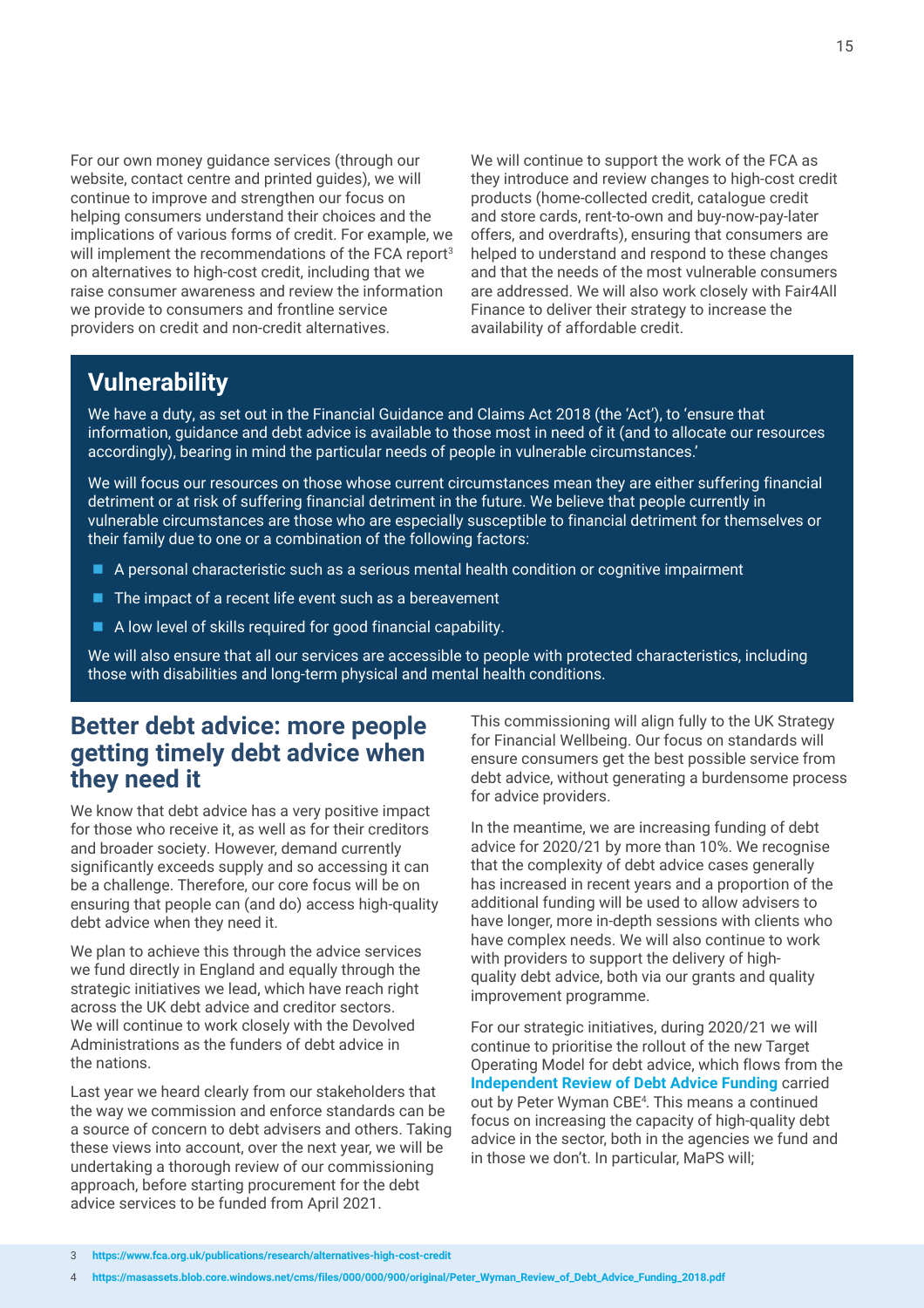- complete our sector-wide funding work and support its implementation, ensuring that we move towards a sector funding model which is broadly seen as fair, effective and sufficient
- deliver our PACE initiative (described below), which started in February 2020 in England, working through a test and learn approach. We intend to rollout subsequent phases of PACE in Autumn 2020 and Spring 2021
- consider how we can meaningfully deliver on one of the objectives of the Target Operating Model to make debt advice an appealing, aspirational profession for advisers
- $\blacksquare$  run pilots which seek to offer more holistic money guidance to debt advice clients, with the intention of increasing its impact longer-term financial wellbeing.

We know that we cannot deliver on this ambitious programme alone and will continue to work in close collaboration with debt advice agencies, creditors and other related bodies through our external stakeholder groups (the Debt Advice Steering Group and the Debt Advice Operational Group), other sector engagement and by contributing to the events run by others.

We also remain fully committed to working in close partnership with the devolved administrations. Through the Debt Advice Steering Group and the Devolved Nations Sub-Committee we will continue to engage funders and providers of debt advice and other stakeholders in Wales, Scotland and Northern Ireland on debt advice initiatives of shared interest.

While MaPS funding for debt advice delivery only applies in England, we know that many creditors and debt advice agencies work UK-wide so we know we can increase our shared impact by working together.

#### **PACE project**

We continue to prioritise our PACE (Pilot of Adviser Capacity and Efficiency) project, which seeks to simplify how people access and experience debt advice, and also increase its efficiency. This is a project we ultimately hope will allow us to help more of those in need to receive free debt advice. From February 2020, the first phase of PACE began testing three key innovations:

- **1.** A virtual contact centre which will connect a client with a debt adviser by directing them to an agency with the capacity to help immediately or, where one isn't available, our contact centre
- **2.** An open data proposition, using credit reference, open banking and other data to increase the accuracy and ease of data collection for customers and advisers
- **3.** Improved feedback to creditors on the debt advice process.

The anticipated benefits of PACE include:

- $\blacksquare$  increased engagement with debt advice, as people can connect directly from their creditor and reach an adviser sooner
- $\blacksquare$  faster and more accurate gathering of income, expenditure and debt data, meaning a smoother experience for customers and leaving debt advisers with more time for helping people, and
- better links to and insight from debt advice for creditors, helping to ensure that all stakeholders continue to promote stronger support for people in problem debt.

The first phase of the PACE pilot will run for approximately six months, with referrals from eight creditor organisations and debt advice being provided by StepChange, Citizens Advice and National Debtline.

During this time we will test and refine the project's innovations, and discover whether they work well for all involved. Dependent on the findings of this first phase, we intend to run a second phase from Autumn 2020 which will operate with better-integrated technology, and which will include a larger number of referring creditors and debt advice partners.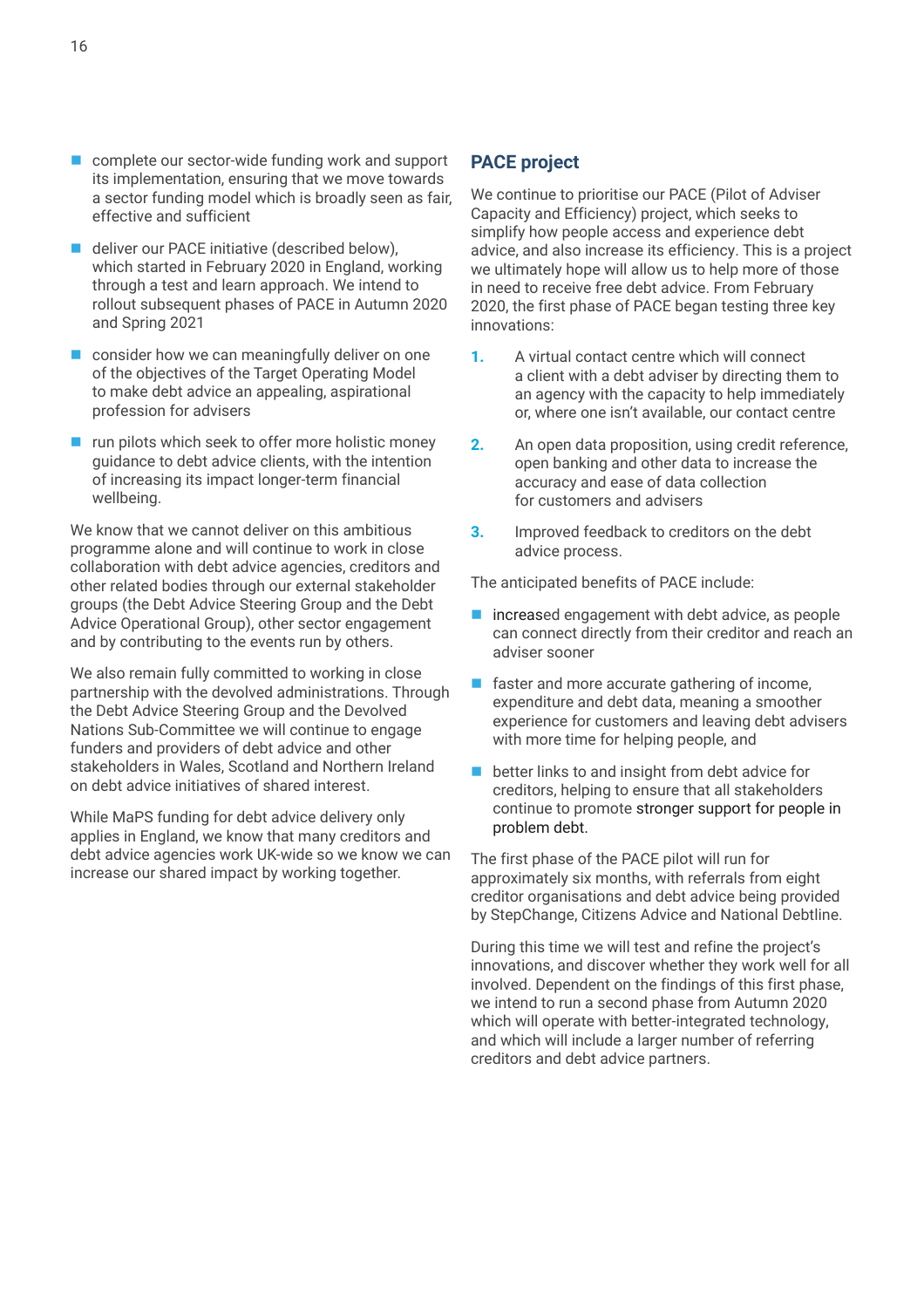#### **Funding Debt Relief Order (DRO) administration**

DROs are a critically important debt solution used by low-income customers who are often in vulnerable circumstances. DROs write off all debts with a lightertouch process than traditional bankruptcy.

While DROs can be a very strong solution for those in debt, most debt advice agencies who process DROs (as approved intermediaries) undertake a significant administrative effort which is currently underfunded. Several agencies are now citing extreme difficulty in continuing to deliver the service.

In 2020/21, we aim to provide funding for all DRO administrations in England (c. 26,000), allowing debt advice agencies to focus their existing resource on providing broader debt advice and enabling us to rollout a process we have piloted which reduces the average cost of DRO administration by a third.

#### **Working closely with creditors to improve support for the over-indebted**

We will continue to lead, coordinate and influence cross-sector projects that improve collaboration between the UK debt collection industry and the debt advice sector. Our programme of work spans all types of creditors including the public sector, financial services and utilities companies.

With particular alignment to our national goals of Better Debt Advice and Credit Counts, our creditor team will work with the debt collection industry to enhance support for those in (or at risk of) problem debt. This includes improved referrals to debt advice, broader use and acceptance of the Standard Financial Statement and better relationships and information sharing with the debt advice sector.

We will also continue to advise government and the UK debt collection industry on fair treatment of those in financial difficulty and those in vulnerable circumstances. This will include setting out and publishing good practice guidance resources demonstrating a supportive approach to debt collection.

### **MaPS quality standards**

The Act requires MaPS to have quality standards in place for delivering our statutory functions of pensions guidance, debt advice and money guidance. With a responsibility for monitoring both our direct and commissioned delivery, these standards are critical in helping us to ensure that our services meet the needs of our customers.

In 2019/20 we revised, and submitted to the FCA, standards relating to the provision of information and guidance by MaPS as required by the Act. Once approved by the FCA, we will deliver a phased implementation plan and work with our stakeholders and partners as we embed the new standards within our day-to-day business activities.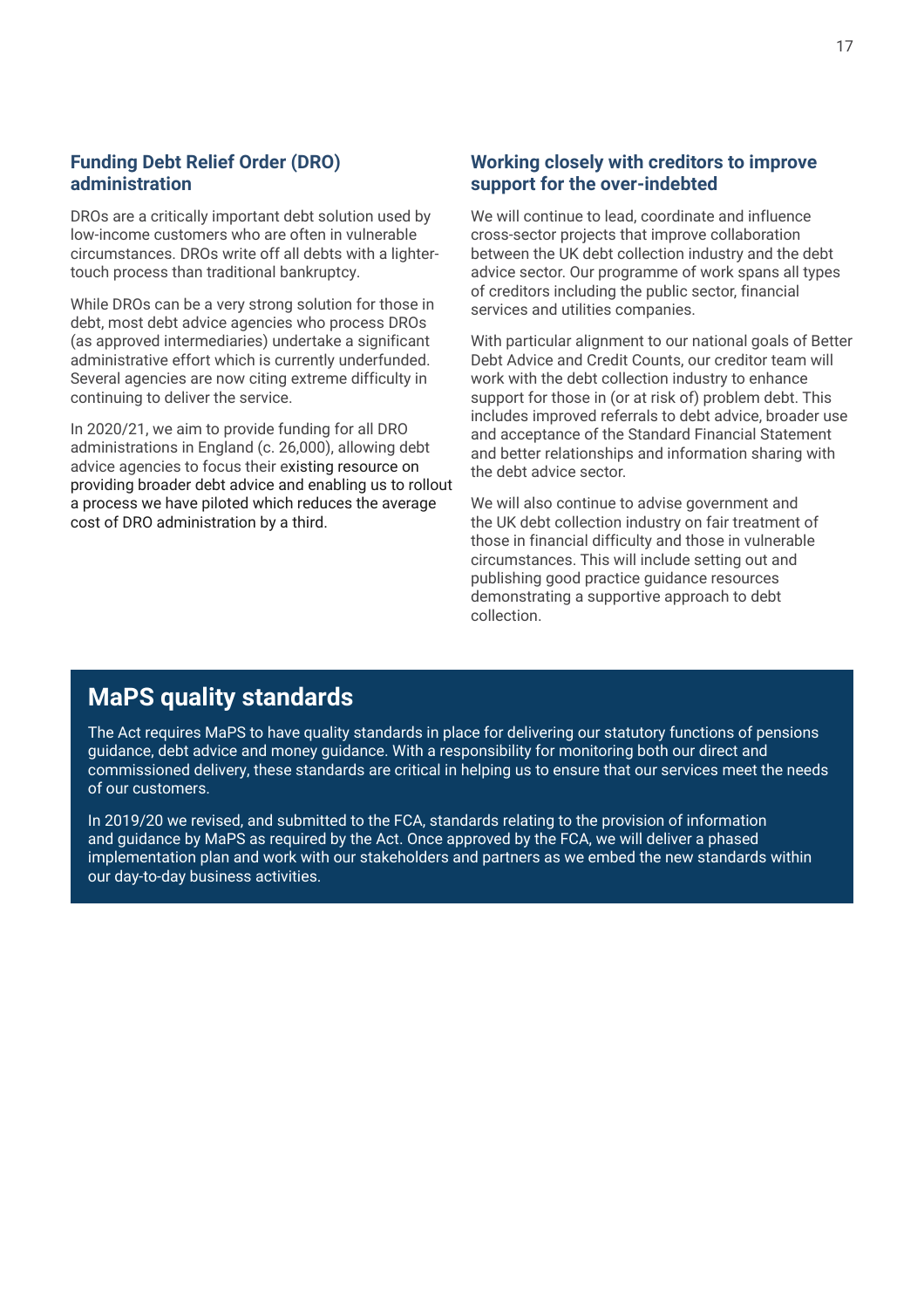# **Future focus: more people knowing what they need to plan for their retirement and in later life**

Our aim is for all adults to feel able to engage with their future, and be empowered to make informed decisions before and during later life.

Good quality, accessible information and guidance plays a critically important role in helping people to make these important decisions – to make good choices about the present and the future, and to confidently navigate products and the market.

We will continue to deliver for our customers by improving, integrating and joining up our existing services and tools, as well as developing new ones to ensure we are focussed on, and meeting, the everevolving needs of consumers.

#### **Pensions guidance service**

We help hundreds of thousands of people each year who contact us for information and guidance on a wide range of pensions-related matters. We know that the help our experts provide is highly valued by customers, and we continue to increase investment in this service so that we can help greater numbers of people each year.

In 2020/21, we will continue to expand our reach, particularly targeting those most in need, and maintain our focus on improving quality, including by creating a more integrated, connected journey and experience for customers across our range of services.

To support this, we are investing in a range of new and improved technologies, to enable a more joinedup experience, including through our contact centre platform and CRM.

We will continue to be responsive as the market and the needs of consumers change, adapting and innovating to provide our services to a diverse range of people. This includes, for example:

 developing the use of video conference calling to offer our services to deaf customers by offering sign language

- developing targeted interventions for people experiencing particularly stressful and emotive situations where the risks of detriment are particular high – including those experiencing job and pension uncertainty, those considering transferring out of defined benefit schemes, those starting divorce and separation proceedings and the self-employed
- supporting anti-fraud activity across the sector, and
- empowering people to engage with the wider regulated financial advice sector.

We will also seek to increase awareness of pensions guidance through initiatives such as the Mid Life MOT, in addition to expanding our support to employers and community groups through an ambitious partnership and outreach programme.

Supporting the delivery of our work and the value of ongoing relationships with the pensions and financial sector, we will increase our volunteer base and look to reinvigorate our offer – expanding the reach and added value of the work that we do.

#### **Pension freedoms guidance**

As part of our broader pensions guidance services, we provide a targeted offer to helps people who have defined contribution (DC) pension pots to understand their options and make a more informed decision when taking their pension benefits.

Our customers tell us that they are very happy with this service, particularly how quickly and easily it gives them more clarity of the choices available to them. We will continue to improve the quality and effectiveness of the guidance, whilst focusing our efforts on reaching more people who could benefit from it.

We are committed to increasing the take up of pension freedoms guidance, and (as set out in the Act) are conducting behavioural trials to establish the best way to encourage more people to use it before accessing their DC pension savings. This work is being undertaken with the Behavioural Insights Team, pension providers, the FCA and DWP. The evidence that is generated will be used to inform the regulations and rules to be laid by DWP and the FCA.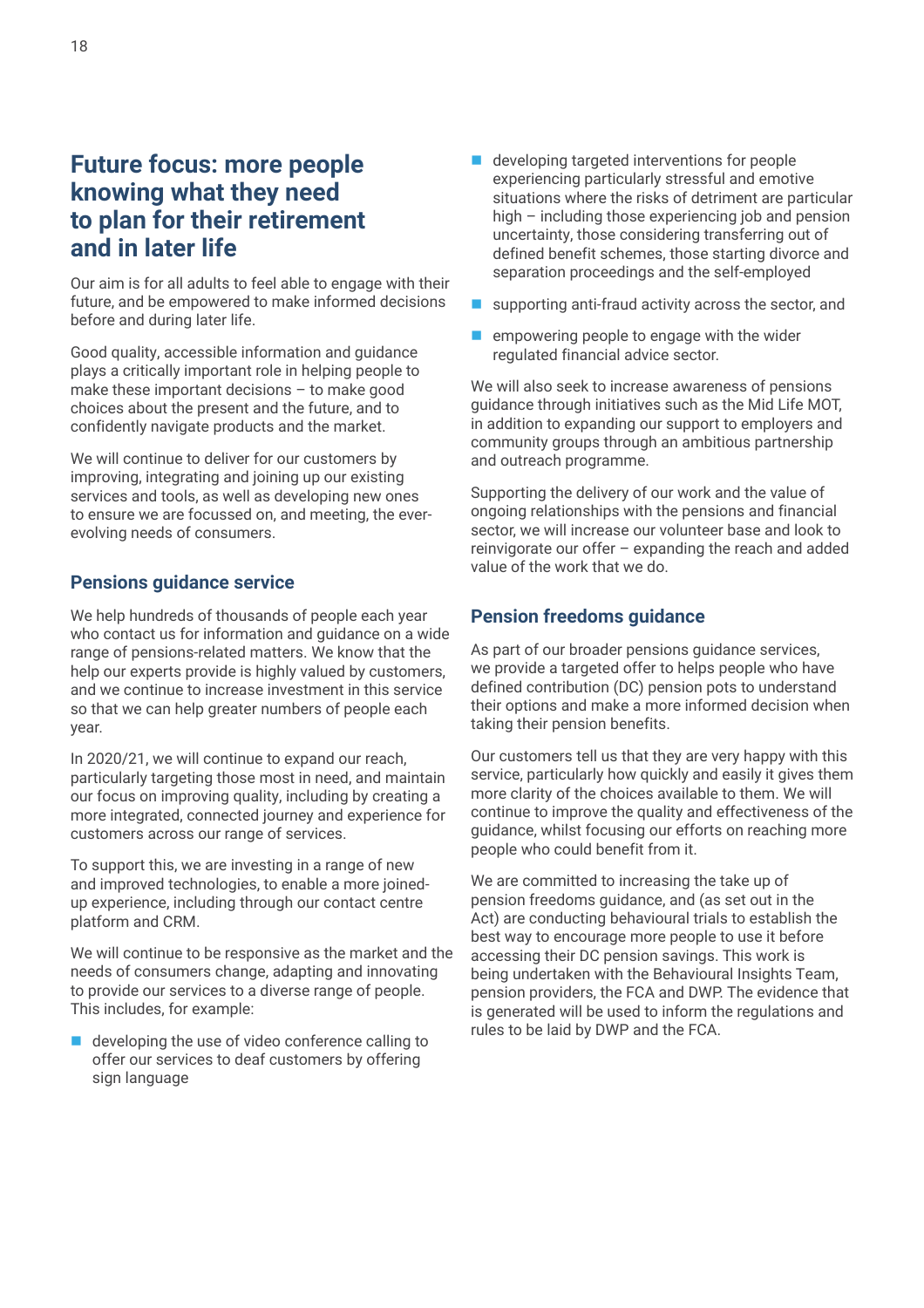#### **Digital pensions tools**

#### *Pensions calculator*

Our **pensions calculator** is our most widely used pension tool, attracting more than 650,000 users in 2019. It is the only impartial calculator that is available market-wide, allowing consumers to establish a target retirement income<sup>5</sup> and combine their current and past pension entitlements (both DC and DB) and state pension to establish whether their projected income in retirement is in shortfall or surplus.

A quarter of the traffic to the pensions calculator flows from the Workplace Pension Contribution Calculator, which was used by more than a quarter of million people in 2019. This demonstrates that consumers, having established the level of pension contribution that they will pay, are seeking an indication of what this might mean in terms of retirement income.

In 2020/21, updates to the calculator will include enabling customers to understand the effect of career or pension saving breaks on their pension pot and the integration of the Pension and Lifetime Association's retirement living standards.

*Income drawdown comparison tool – investment pathways*

The FCA are concerned about the number of consumers who, at the point of accessing their pension, are entering drawdown without taking guidance or advice or comparing pension providers. The FCA have introduced new rules that will bring investment pathway drawdown products to the market in August 2020. These products will have more structured investment options based on what consumers are planning to do with their money.

We are developing an investment pathways comparison tool, which will be the first impartial tool of its kind, and which will enable consumers to make a meaningful comparison of these products. The FCA are requiring firms that do not offer investment pathways to signpost to our comparison tool.

We are working closely with pension providers and the FCA to make sure that our tool is fit for the purpose intended by the regulator, while also accurately reflecting the market and having buy-in from industry.

# **Enabling pensions dashboards**

A crucial part of delivering our vision is giving people the tools and information needed to enable them to take ownership of their pensions.

Pensions dashboards are digital services that will connect people with their pensions by enabling them to see all of their pensions in one place.

In 2019/20, we established a Pensions Dashboards Programme (PDP), responsible for creating the digital architecture to enable people to find their pensions and view their data. The PDP, accountable to MaPS, will draw on the input of a wide range of consumer, pensions and technology industry experts.

Separately, we will develop our own MaPS , consumer-facing pensions dashboard to sit alongside any other dashboards that industry may develop.

In 2020/21, the PDP will continue working with consumer groups and industry to define the requirements for the digital architecture and agree the data which schemes will be required to provide to people. A key priority will also be to work with the regulators to understand the challenges that these requirements may place on schemes.

We will continue to work on developing our own consumer-facing pensions dashboard.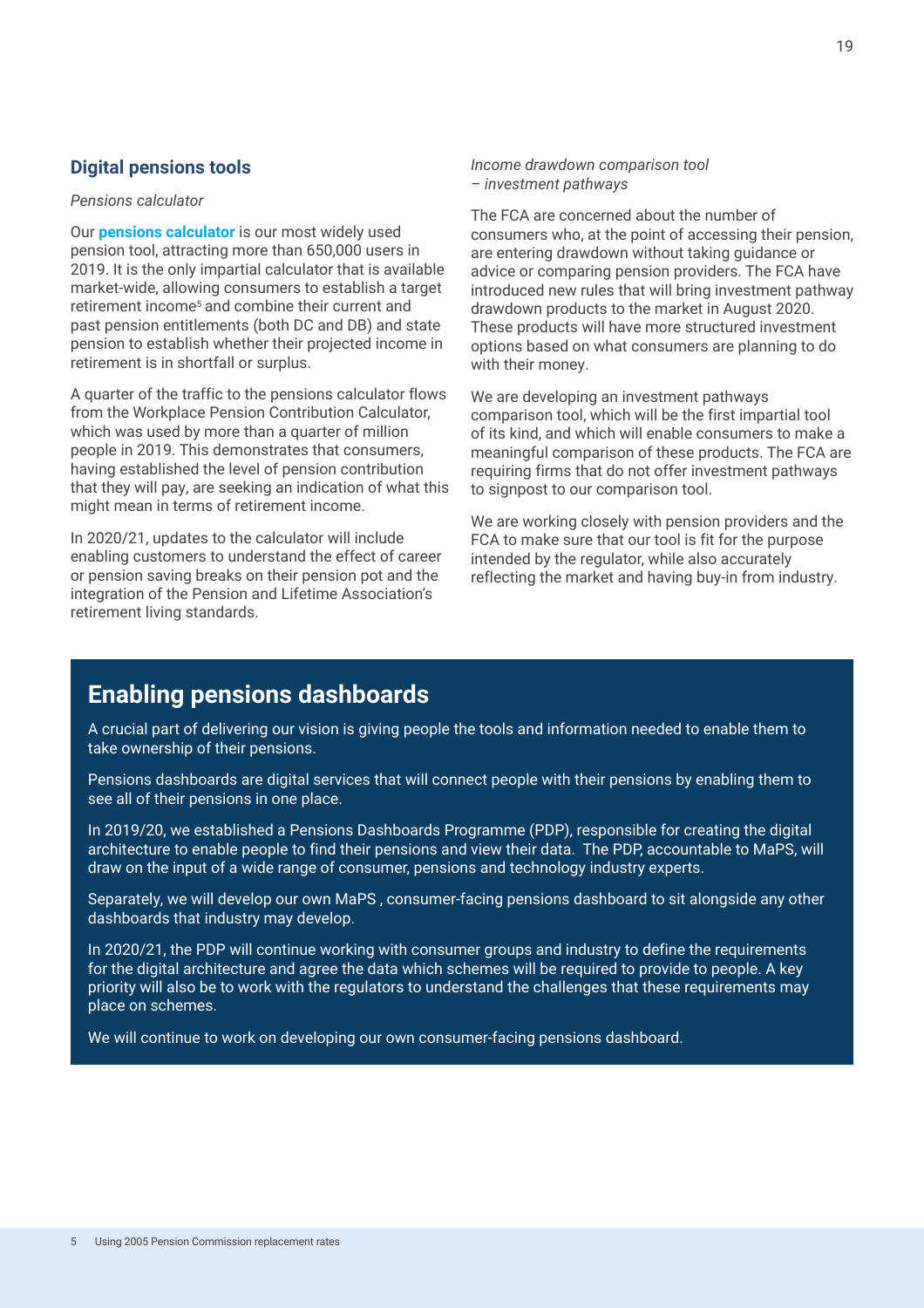# **Money guidance services supporting the National Goals**

We are committed to ensuring that members of the public – particularly those most in need – are able to access the information and guidance they need to manage their money better today, and to plan ahead for the future.

It's our role to make sure that people know where to go when they need help, either by providing this ourselves or by signposting them to other high-quality services.

Through our own services, we deliver a wide range of money guidance and information across multiple channels – helping millions of people online and hundreds of thousands over the telephone, webchat, email, post and WhatsApp through our contact centres based in Selkirk and Caerphilly.

We also provide a range of consumer guides, covering different topics across money and pensions. We recognise the value that these offer to many consumers – especially those less digitally able – with guides also available in braille, large print and audio formats on request.

In 2020/21:

- we will continue to focus on integrating and improving customer journeys across our money guidance services and with partners, whilst continuing to ensure the information we provide is accurate and up to date;
- we will invest in better technology to help make the services more efficient and effective; and
- $\blacksquare$  where we find there are key gaps or weaknesses in the guidance landscape – particularly in the areas of saving, credit, debt and pensions – we will consider how best to address them, either by working with partners or directly through our own services.

### **Consumer protection**

The Act created a new statutory duty for MaPS to deliver a consumer protection function.

This requires us to notify and work with the FCA where we become aware of practices detrimental to consumers, and to consider the effect of unsolicited direct marketing on consumers.

Our consumer protection function will utilise the rich data and insight gathered from our customer reach and in-house technical expertise to alert government and regulators to specific issues. We will also help identify trends to inform the work of the FCA and others where we can help mitigate the impact on consumers.

The two dimensions of our work in this area will focus on:

- **Preventing** promoting and protecting the economic interests of consumers. Through sharing insight and working with others, we will educate and raise awareness to reduce the number of people likely to become vulnerable.
- **Supporting** continuing our role in supporting consumers at times of crisis where there is risk of vulnerability and detriment arising because of an event or major failure.

Our work in this area will look across all our service areas and partnerships.

### **Advice and guidance**

It is critical that we help people access the information, guidance and advice that they need, whether that is offered by our own direct services, or signposting to the services that others provide. We are starting a piece of work to look closely at the type of help people need with their money and pensions, and then look at how well our legacy services meet that need.

That will help identify where we are providing the right level of support; where we might be better to offer lighter touch support; and where we may need to provide support that is closer to the boundary between guidance and regulated debt advice.

In doing this work, we will continue to engage with both the FCA and HMT, as they assess and report back on their evaluation of the Financial Market Review.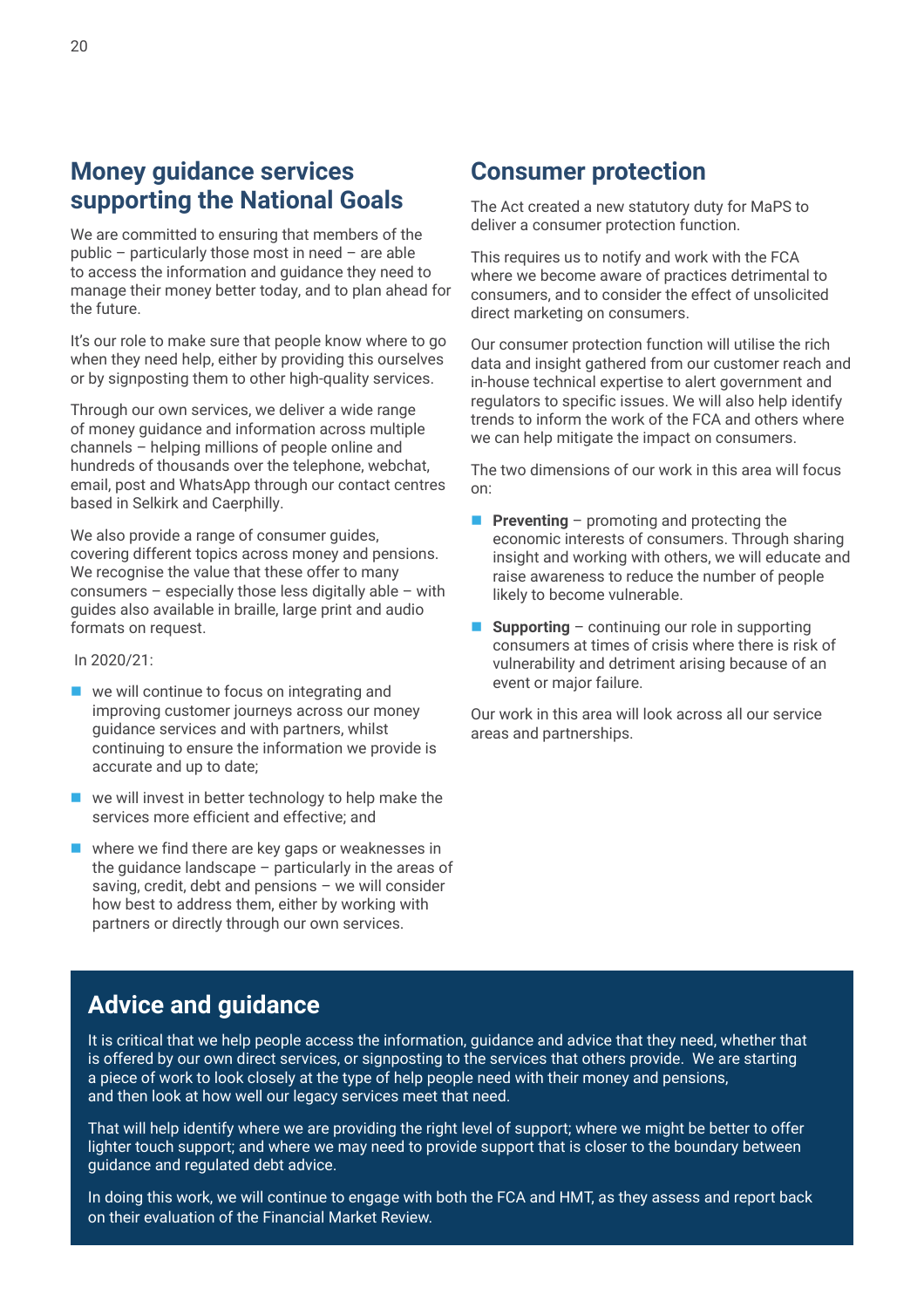# **MaPS directories**

Our online **Retirement Adviser Directory**, launched in 2015, is one of our most popular tools, with over 100,000 users a year.

In coordination with the FCA, we are expanding our directory to cover two additional areas: mortgage intermediaries, and travel insurance for consumers with medical conditions. As recommended in the independent review by Peter Wyman, we are also upgrading our Debt Advice Locator tool.

The purpose of each of these directories is to signpost people to more specialist services or products, such as regulated advice, when they're needed. This helps make it much easier for people to compare and find a trusted, professional, service or product that meets their needs.

## **Commissioned services and quality**

We will continue to commission services through external delivery partners, aligned to the UK Strategy for Financial Wellbeing and the National Goals.

Our commissioned services will be underpinned by a set of principles that ensure high-quality delivery to people when they need it, and through earlier engagement.

Where and when we commission services we will apply these principles which reflect feedback we received during the 2019 listening phase. We will:

- **1.** Ensure that our commissioned services contribute to the goals of the UK Strategy for Financial Wellbeing, transforming how people can access our services when and where they need them
- **2.** Ensure that services deliver in line with the FCA approved MaPS Standards monitored through a robust quality assurance regime
- **3.** Co-design customer journeys with the sector, recognising that people's relationship with their money and pensions is complex and may involve connecting with other services
- **4.** Prioritise and assess performance based on sustainable customer outcomes, aligning to the needs of defined target groups
- **5.** Provide stability to the sector through longer term agreements, attracting new market entrants, with annual break clauses subject to performance.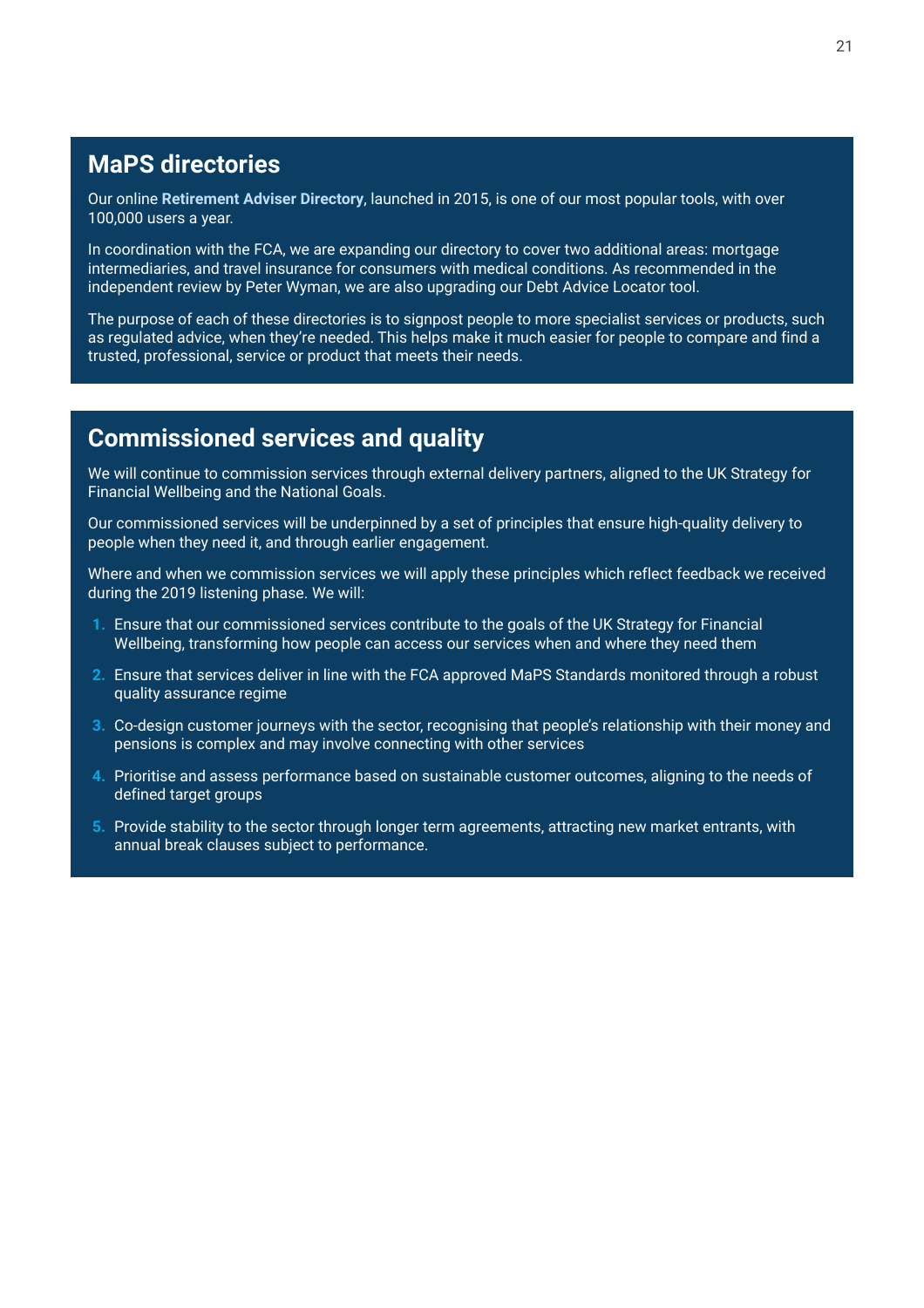

# **Priority 3** Build strong foundations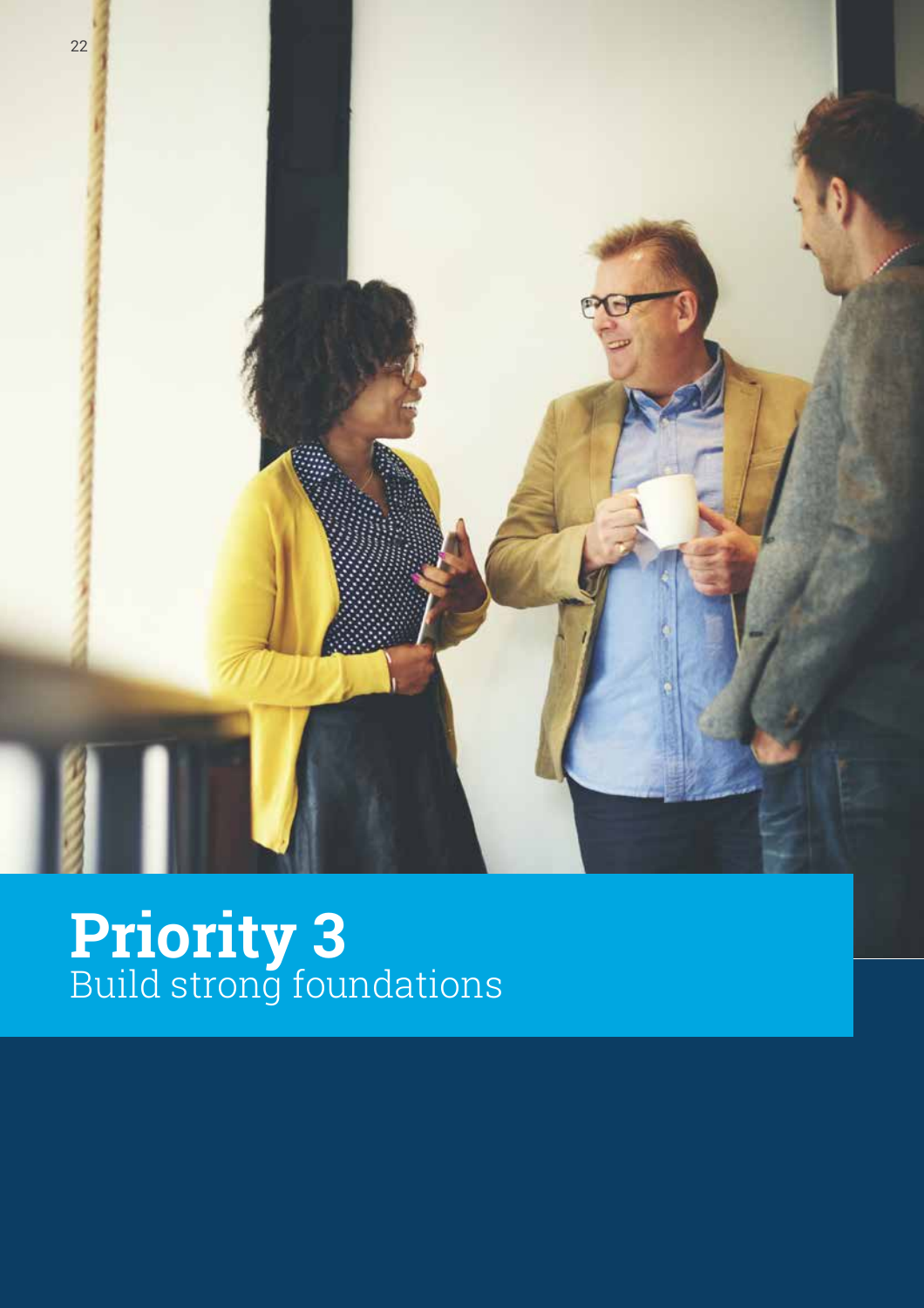*As we move into our second full year as MaPS, we are still a young organisation. To achieve the ambitious goals set out in the UK Strategy, we need to continue to build strong foundations for the future. We need to complete our transition, successfully bringing three organisations into one. And we need to build on this, creating a great organisation to take forward our three-year corporate strategy, which we will publish in Autumn 2020.*

We continue our journey as a new organisation with momentum. In our first year, we:

- $\blacksquare$  made significant progress in bringing three organisations together as one – developing our vision and values, improving knowledge-sharing and best practice across our services, and building our technology capabilities to improve how we deliver for customers
- built our new partnerships team, significantly strengthening our presence across the UK, including increasing the number of colleagues working within Northern Ireland, Scotland and Wales, and
- developed and started to mobilise the UK Strategy setting the overarching vision and goals for the next 10 years. This will guide the development of our three-year corporate strategy.

In 2020/21, we will continue our transition to one, integrated organisation. We will embed our values across everything we do, as we continue to build our own identity and culture as MaPS. We will continue to strengthen and align our workforce, ensuring that we have the right skills and capabilities to deliver our ambitious portfolio of work. We will replace disparate, legacy business systems and technologies that are not fit for purpose with new, integrated platforms that will enable us to run more efficient and effective enabling operations.

We will also develop a brand strategy for how we present ourselves and our services to consumers. This strategy will define a clear and cost-effective approach to help more people find, navigate and use our services.

We will continue to improve consumer journeys between different areas of guidance, including through better signposting and by investing in new technologies. We will also work closely with partners and stakeholders to ensure that they are clear on what this brand strategy means for them.

Bringing the three legacy organisations together has already enabled us to share knowledge, resources and innovation more effectively, for the benefit of consumers. We will continue this in 2020/21, for example, by taking learning from behavioural trials in debt advice, and using it to reduce the rate of missed appointments, and applying them in our pensions guidance operations.

### **Improving our Digital Infrastructure**

Our legacy websites (the websites of the**Money Advice Service**, **The Pensions Advisory Service** and **Pension Wise**) receive over 45 million visits a year and provide the general public with a trusted source of financial information, covering both proactive and reactive topics. They are also a key entry point for consumers to access our full range of services, enabling large numbers of people to access our money, pensions and debt advice services.

Despite the breadth and reach of information available digitally, we know that we need to do more to ensure that these visits result in positive, measurable outcomes in support of the National Goals. Our new digital approach for 2020/21 will focus on identifying specific target audiences and delivering to them a more tailored, outcomes-focused service.

In 2020/21 we will further develop and integrate our digital capabilities to:

- enrich customers' experience of our services
- **E** enhance ongoing engagement with our customers, partners and stakeholders
- **E** enable greater control and make efficiency improvements to scale-up our services, increase their reach, and reduce our costs.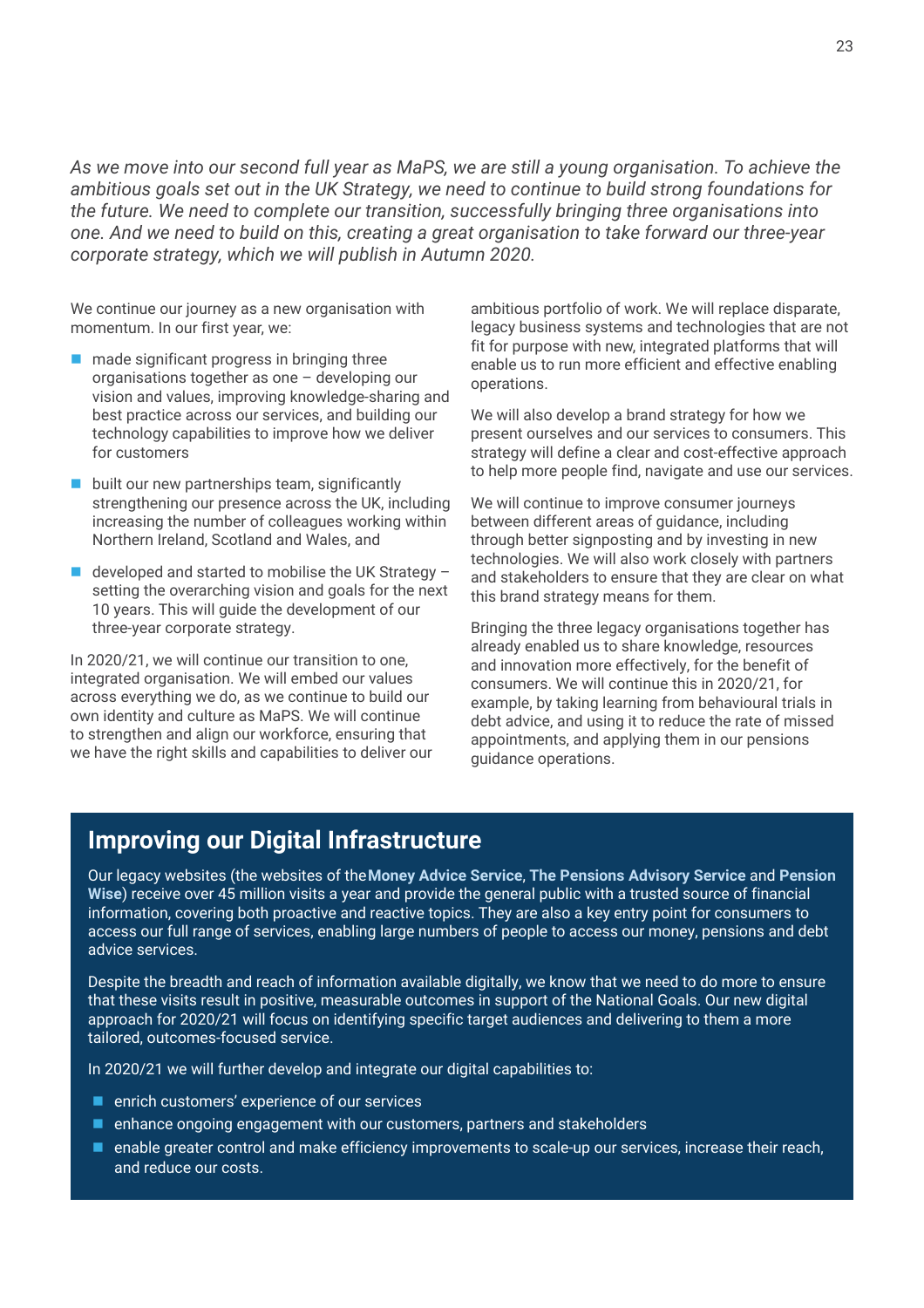# **Developing our three-year corporate strategy and future operating model**

Now that we have published the UK Strategy, we are focusing on developing our Corporate Strategy for 2021-2024, which we will publish in the Autumn of 2020. This will set out our longer-term direction, and how we will meaningfully contribute to delivering the five National Goals.

Through this exercise, we are challenging ourselves to ask fundamental question about how we can substantially increase the positive impact that we have on consumers and wider society. We will also review what the evidence base tells us about changing consumer need – now and in the future – and what it tells us about what solutions are most effective in achieving outcomes, at scale.

We will also listen to the recommendations that will be provided by the UK Strategy Challenge Groups to inform our thinking.

As part of this work, we will develop our future-state target operating model for MaPS, ensuring that we continue to build a great organisation, with the right skills, expertise and capabilities to be successful and sustainable in the future.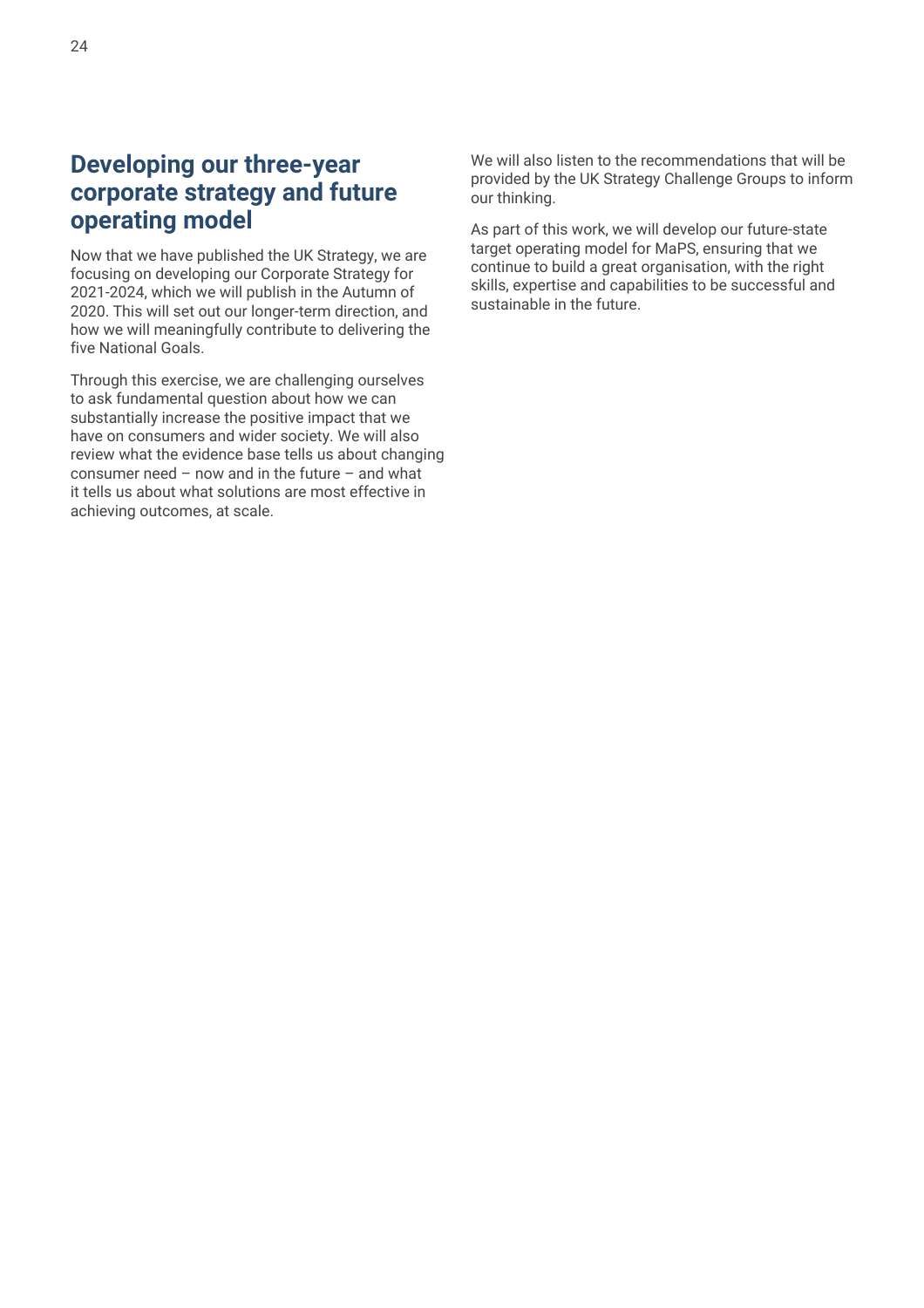

# **Measuring success**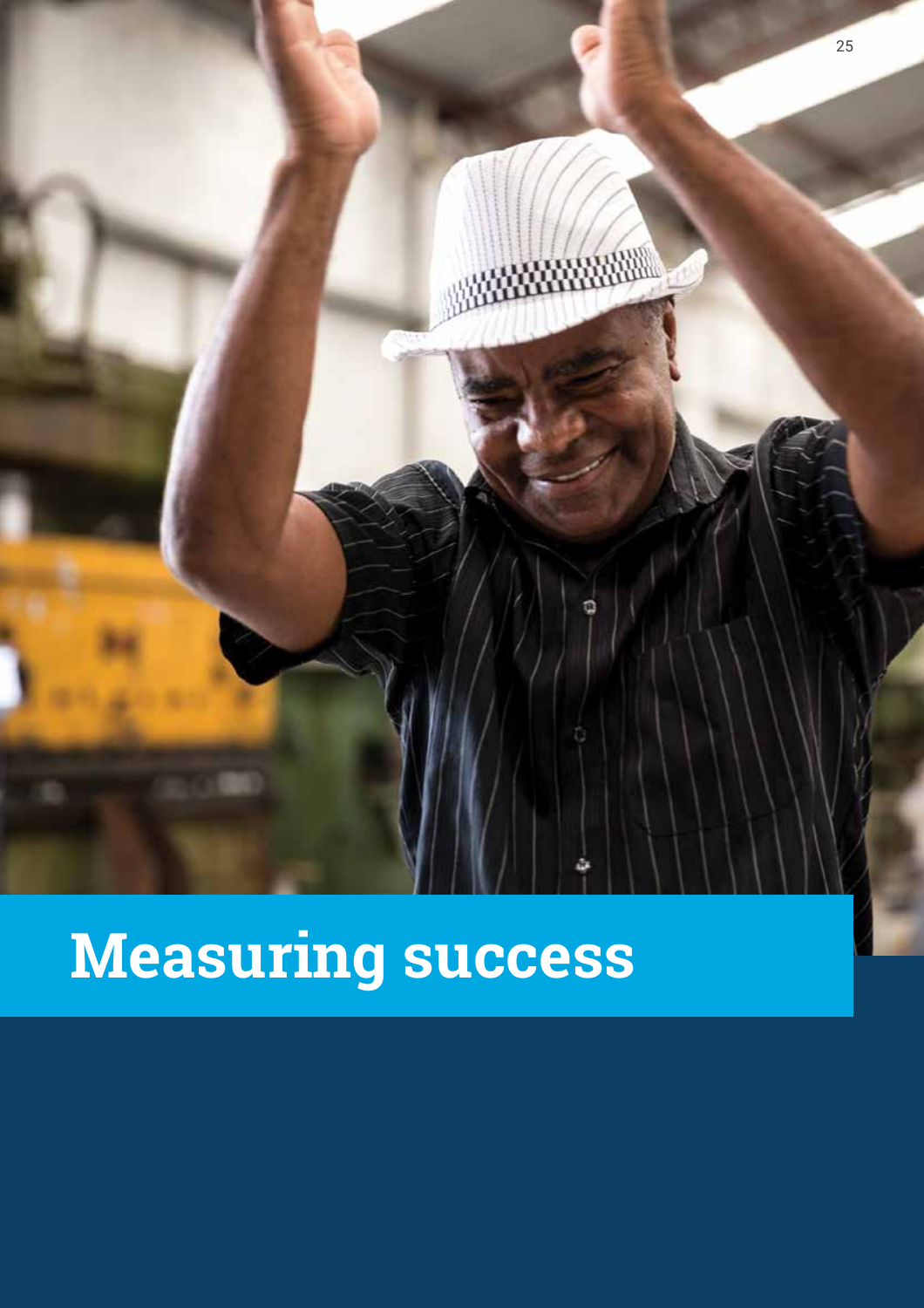From 2020/21, we will measure our impact focussing on three core areas:

- Reach helping to ensure that we continue to increase the number of people who get the help they need, when they need it
- $\Box$  Quality of service helping ensure that our guidance and advice is delivered to a consistently high quality and that our customers are satisfied.
- Outcomes ensuring that we are focussed on improving the financial wellbeing of our customers.

We will review how we measure outcomes across our range of service lines.

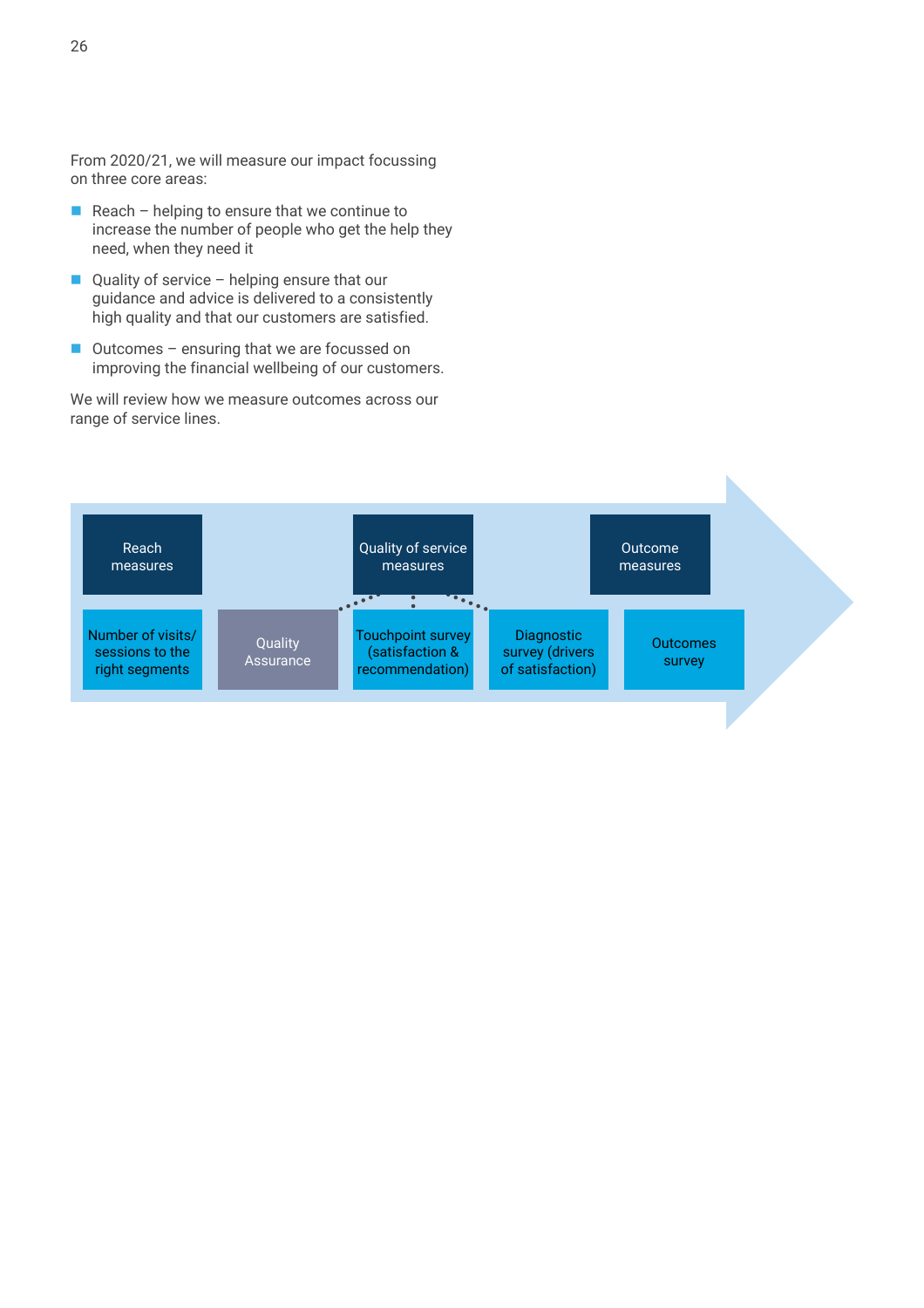To support our longer-term three-year Corporate Strategy, we will develop outcomes based KPIs and measures.

# **Corporate KPIs**

Our KPIs for 2020/21 focus on reach and quality of service including customer satisfaction, but as part of our longer-term Corporate Strategy, we intend to work towards developing outcomes-based KPIs.

To deliver outcomes-based KPIs we need to finalise our Corporate Strategy and set up the measurement systems that enable us to gather the relevant data.

| <b>Service</b><br><b>Offering</b>     | <b>Reach</b>                                                  | <b>Quality of Service</b>                                                                      |                                                                                                                             |
|---------------------------------------|---------------------------------------------------------------|------------------------------------------------------------------------------------------------|-----------------------------------------------------------------------------------------------------------------------------|
|                                       |                                                               | <b>Quality Assurance</b>                                                                       | <b>Customer Satisfaction</b>                                                                                                |
| <b>Money</b><br>Guidance              | Deliver 255,000 contact centre<br>sessions                    | 85% of Quality Assurance<br>assessments will meet or<br>exceed quality standards               | 85% of customers say<br>they are satisfied with the<br>service they received and<br>85% would recommend the<br>organisation |
| <b>Debt Advice</b>                    | Provide Help for 580,000<br>over-indebted people in England   | <b>Quality Assurance</b><br>assessments will score a<br>minimum average of 75%<br>within DAPA* | 85% of customers say<br>they are satisfied with the<br>service they received and<br>85% would recommend the<br>organisation |
| <b>Pension</b><br><b>Freedoms</b>     | Deliver 440,000 personalised<br>pension guidance sessions     | 85% of Quality Assurance<br>assessments will meet or<br>exceed quality standards               | 85% of customers say<br>they are satisfied with the<br>service they received and<br>85% would recommend the<br>organisation |
| <b>Pensions</b><br>Guidance           |                                                               | 85% of Quality Assurance<br>assessments will meet or<br>exceed quality standards               | 85% of customers say<br>they are satisfied with the<br>service they received and<br>85% would recommend the<br>organisation |
| <b>Digital</b><br><b>Interactions</b> | Deliver 1.8m Digital Interactions<br>across all service areas | (Not applicable for Digital)                                                                   |                                                                                                                             |

\* Debt Advice Peer Assessments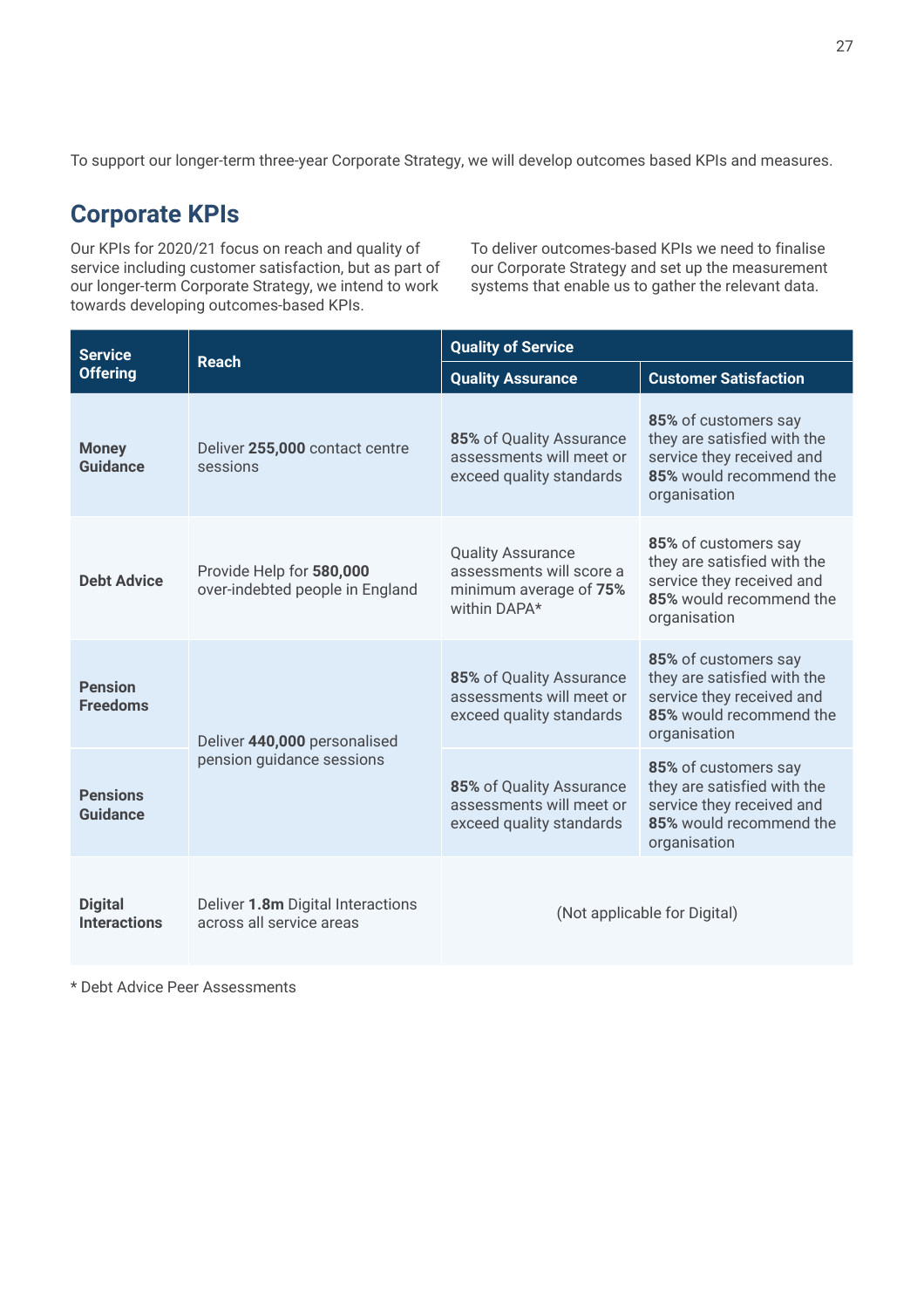#### **Key Deliverables**

We will also measure important deliverables throughout the year. By monitoring these 14 key deliverables, we will assess whether we are on track to deliver this plan and build on our strategy and processes as the foundations for future success.

with partners in future years. 3. Increase awareness of financial wellbeing through Pensions Awareness Week and Talk Money Week 2020, with a target of 5 million adults reporting unprompted recall of the

campaigns.

#### **Priority 1 Create a movement Priority 2 Deliver for customers Priority 3 Build strong foundations** 1. Develop four nation-specific delivery plans to support the UK Strategy for Financial Wellbeing by Autumn 2020. 2. Complete the evaluation of at least three of the four Innovation Lab pilots so that we understand the impact of innovative approaches to improving financial wellbeing that can be deployed at scale 4. Financial Foundations: Complete the delivery of financial education pathfinders in each nation, reaching at least 10,000 16-17 year olds, 1,000 parents and 1,000 teachers, so that we can develop evidencebased sustainable models of financial education that work. 5. Nation of savers and Credit Counts: Complete the delivery 10. Develop our 'Digital workplace' - Connecting with our business: Enhancing productivity by providing our employees with the right tools and right information at the right time, through new business systems - specifically the HR, Finance and Business Information solutions.

the learnings.

Comparison Tool.

7. Better Debt Advice: Publish a refreshed version of the Creditor Toolkit by Summer 2020 to reflect current good practice. 8. Future focus: Complete and publish the evidence from the pension freedoms guidance behavioural trials by Summer 2020, designed to encourage more people to get the help they need when considering accessing their DC pension. 9. Deliver for Customers through 'Future Focus' - Connecting with our customers: Digitalising our Customer Experience through providing new and enhanced online services - specifically the 'Investment Pathways

and evaluation of 12 pathfinders across the UK focused on saving and credit, testing evidence-based scalable ways of embedding money guidance in other frontline services. 6. Better Debt Advice: Complete and evaluate the first phase of PACE and launch the second phase in Autumn 2020 based on

- 11. Develop and publish our three-year Corporate Strategy for 2021-24 by Autumn 2020, setting our longer-term strategic direction in support of the UK Strategy for Financial Wellbeing.
- 12. Develop our future-state Target Operating Model to deliver the three-year Corporate Strategy. Demonstrable progress by April 2021.
- 13. Engage with the market to develop and deliver next generation debt advice commissioning (reflecting Wyman Review recommendations), for implementation from April 2021.
- 14. We will lead by example by being an organisation that adopts best in class financial wellbeing initiatives for our people.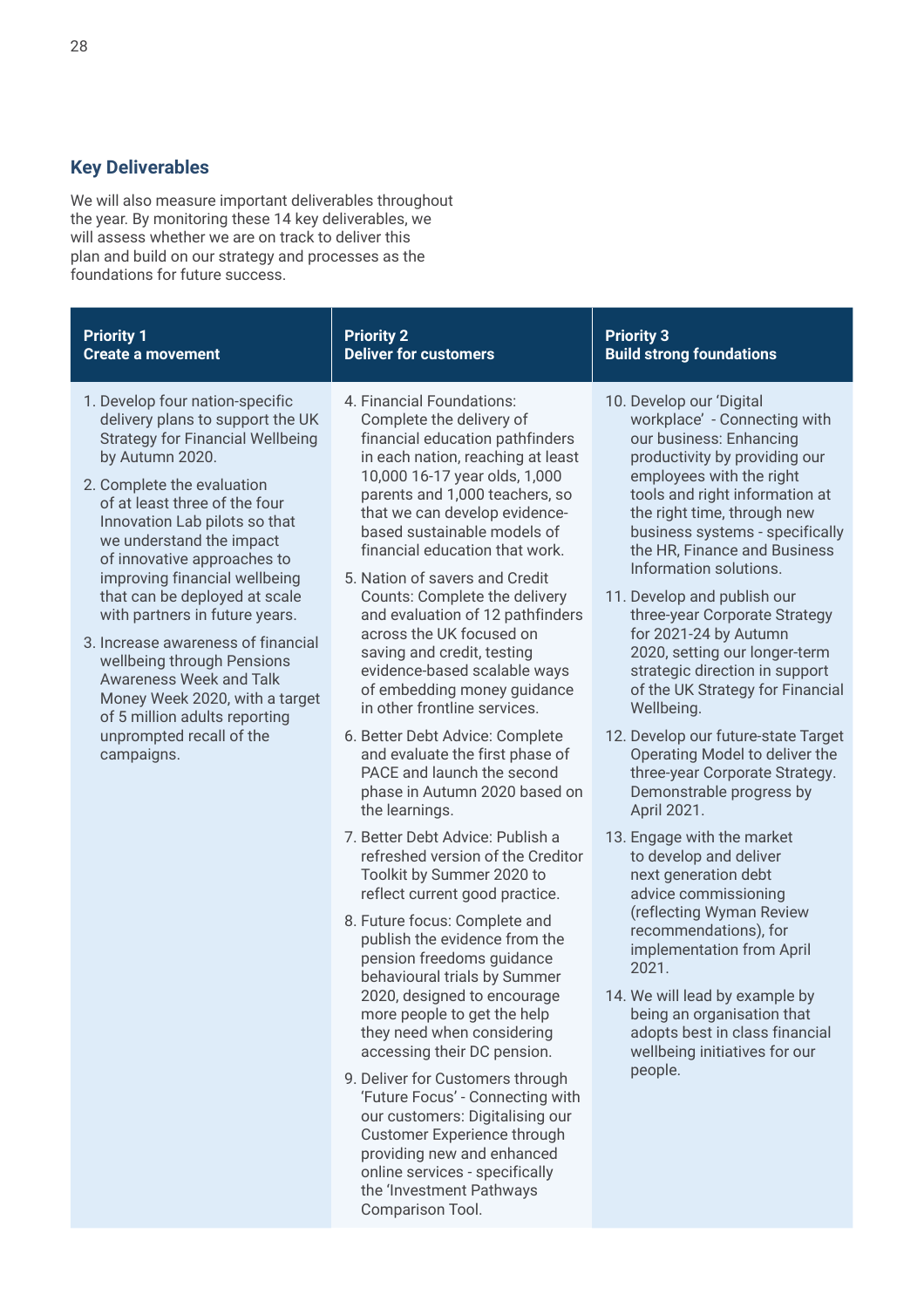# **Financials**

MaPS is funded by levy payers and through the Department for Work and Pensions. Our budget for  $2020/21$  is £140.9m which can be categorised by:

- **FIZE** for The Tesource spending
- $\blacksquare$  £0.4m of capital spending
- **FIGULE 10.8m** for the Pensions Dashboard Programme

MaPS is funded through two levies:

- The Pensions General Levy on pension schemes collected by The Pensions Regulator
- $\blacksquare$  The Financial Services Levy collected by FCA, which is split into three elements: money guidance, debt advice and pensions guidance (for pension freedoms guidance).

The majority of our costs are directly attributable to particular levies, for example our frontline services such as the pensions guidance helpline, or for debt advice or money guidance. Other costs, primarily for the enabling functions which support our delivery, are allocated between the various levies.

For 2020/21, our staff costs of £27.6m will be based on an average of 361.7 (full-time equivalent, FTE) staff.





Note: Numbers/percentages may not tally due to rounding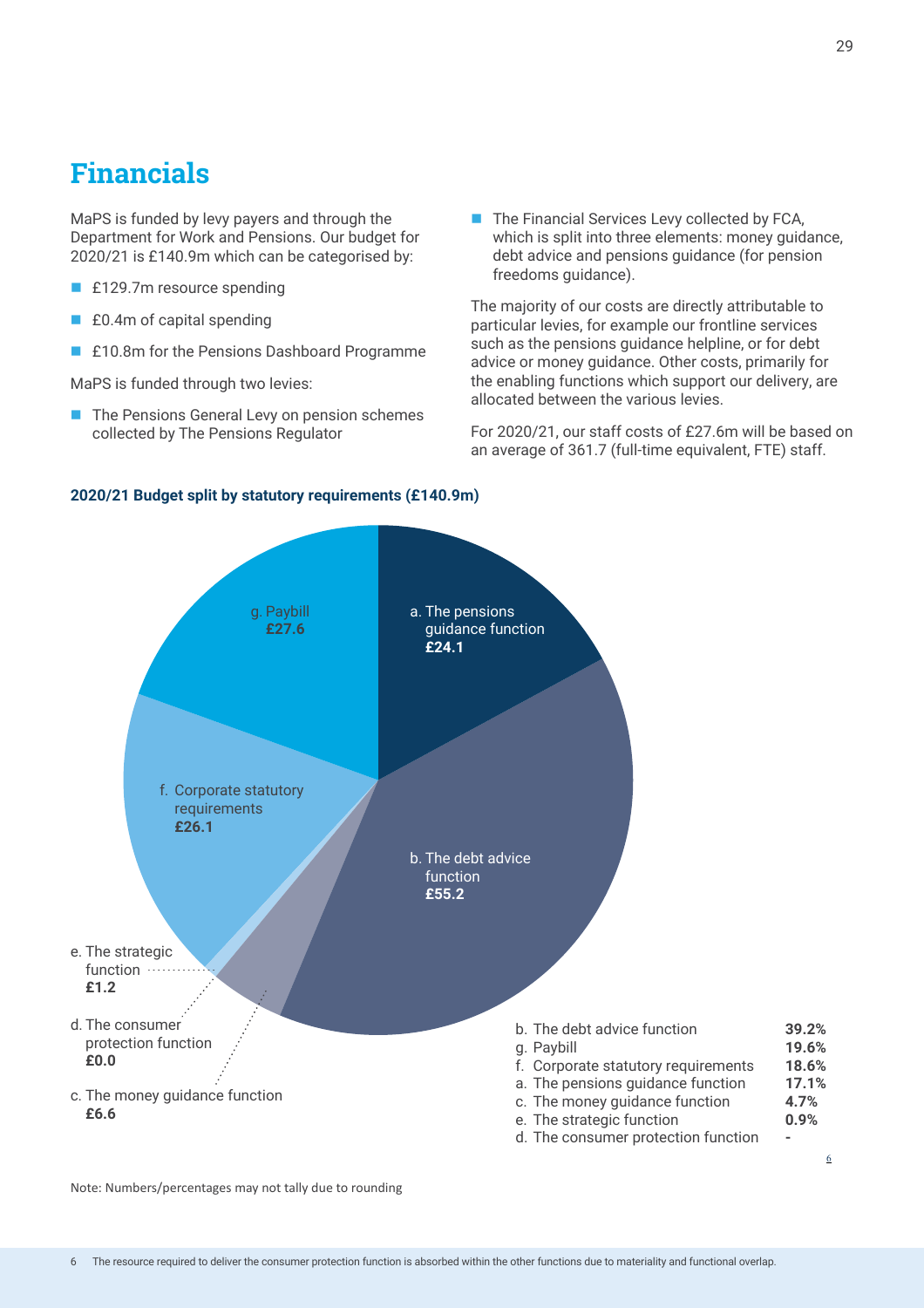

**2020/21 Budget split by levy (£140.9m)**

Note: Numbers/percentages may not tally due to rounding